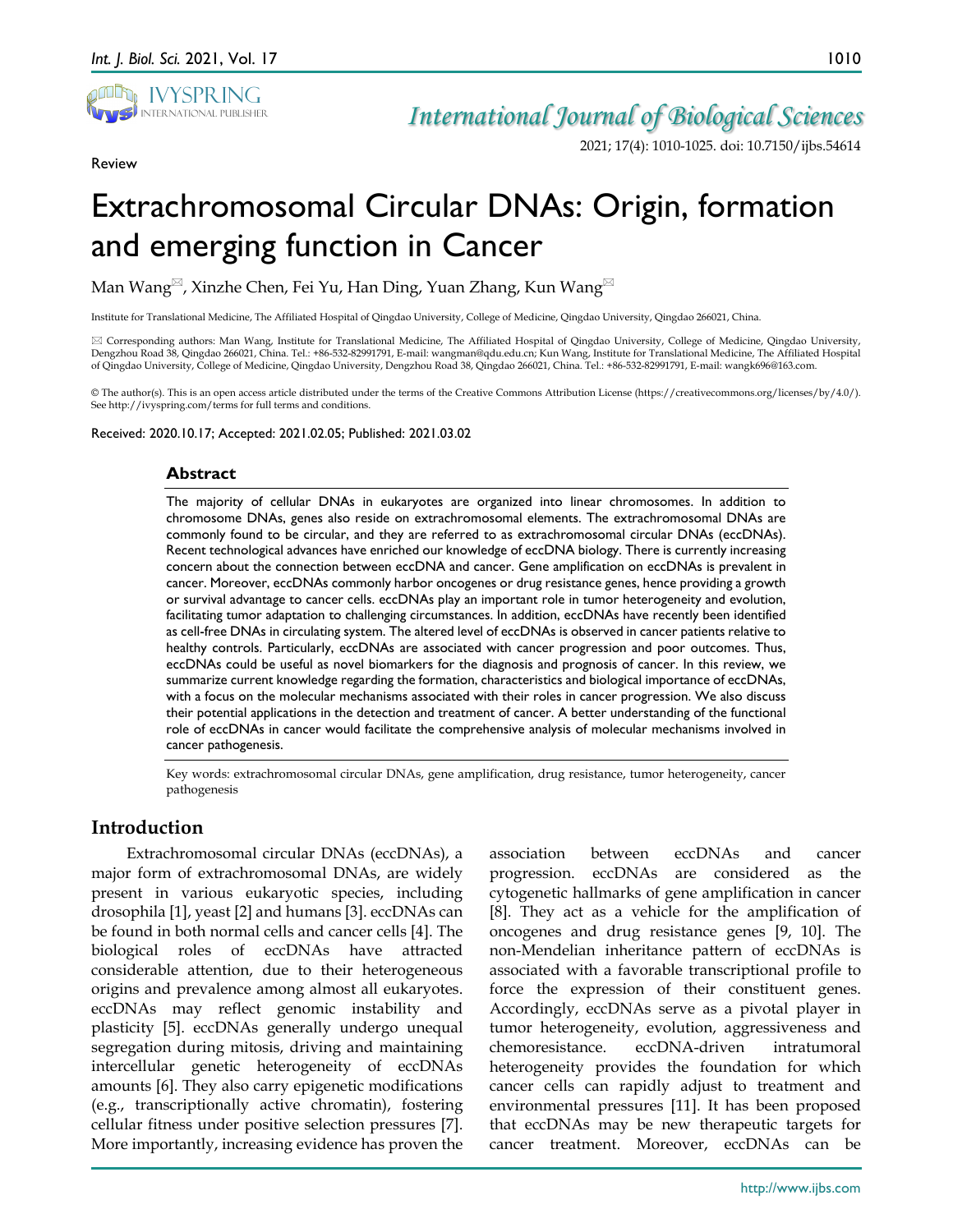identified in the bodily fluids of cancer patients and have the potential to be exploited as novel biomarkers for cancer [4]. Here, we briefly summarize the origin, biogenesis and function of eccDNAs, and review the recent developments in deciphering the relationship between eccDNAs and cancer pathogenesis. In addition, we discuss their potential utility as a new type of biomarkers for cancer diagnosis, treatment evaluation and outcome prediction. The growing evidence from eccDNA study will likely provide insights for understanding the complexity of cancer biology and open up new avenues for the advancement of cancer intervention in clinical practice.

## **Classification and origin of eccDNAs**

The genome of eukaryotes consists of chromosomal DNA and extrachromosomal DNA elements which are physically excised from the chromosomes [3]. The term "eccDNA" is now used to describe the full spectrum of circular DNAs in eukaryotes. eccDNAs are widely spread across various eukaryotes from yeast to human [12-14]. eccDNAs can be divided into organelle eccDNAs such as mitochondrial DNAs (mtDNAs), and more flexible non-organelle eccDNAs such as double minutes (DMs), episomes, small polydispersed circular DNAs (spcDNAs) and microDNAs (Table 1) [15]. Their sizes range from hundreds of base pairs (bp) to as large as several mega bases (Mb). Owing to universal existence and heterogeneous derivation, eccDNAs are considered to reflect genomic plasticity and instability.

**Table 1.** Classification of eccDNAs in eukaryotes

| Name of the eccDNA Size range       |                                 | <b>Biological function</b>                                        | References |
|-------------------------------------|---------------------------------|-------------------------------------------------------------------|------------|
| Mitochondrial DNA                   | $16 \text{ kb}$                 | Maintaining mitochondria<br>function                              | $[134]$    |
| Double minute                       | 100 kb-3 Mb                     | Acting as a vehicle for<br>extrachromosomal gene<br>amplification | [6, 56]    |
| Small polydispersed<br>circular DNA | 100 bp-10 kb                    | Enhancing genomic<br>instability                                  | [34]       |
| microDNA                            | 100-400 bp                      | Producing miRNAs                                                  | [75]       |
| Telomeric circle                    | Integral multiples<br>of 738 bp | Restoring telomere length                                         | [135]      |

Increasing evidence indicates that eccDNAs in eukaryotic cells usually carry interspersed repeat sequences or tandemly repeated genomic sequences [16-18]. It can be concluded that tandemly repetitive DNAs are particularly prone to eccDNA formation [17]. On the other hand, eccDNAs also derive from nonrepetitive DNA. Loon et al. [19] found that eccDNAs from HeLa S3 cells consisted of nonrepetitive or low-copy DNA sequences. Plus, some nonrepetitive spcDNAs were reported to be

bordered on both sides by direct repeats of a mean length of 9-11 bp [20, 21]. eccDNAs can originate from both coding and noncoding regions. For instance, oncogenes and drug resistance genes have been identified as predominant components of DMs [22]. In addition, microDNAs are preferentially stemmed from exons, 5' untranslational regions (5' UTR) and CpG islands [23].

# **The history of eccDNA discovery in eukaryotes**

Hotta et al. [24] first identified DNA circles of diverse sizes within a preparation of mammalian DNAs. Contemporaneously, Cox et al. found small paired chromatin bodies in human cancer cells [25]. These bodies were referred to as DMs since they are commonly identified in pairs. Indeed, DMs only constituted a small proportion (~30%) of the extrachromosomal particles of DNA in cancer cells [26]. Like episomes, DMs are considered as circular vehicles of extrachromosomal gene amplification. A heterogeneous group of circular DNA species, ranging in size from 0.2 to 3.5 μm, was first observed in HeLa cell extracts by electron microscope [27]. These eccDNAs were referred to as spcDNAs [28]. spcDNAs ranged from several hundred bp to a few kilobases (kb) in length and predominantly originated from repetitive chromosomal sequences [29]. The amount of spcDNAs was very low in normal cells [30]. However, coordinated production of spcDNAs has been described in physiological processes, such as development and aging [31, 32]. Increased biogenesis of spcDNAs in genetically unstable cells/tissues, such as cells exposed with carcinogens and tumor cells, has been documented, suggesting that they are tightly associated with genomic instability [33, 34]. microDNAs are a newly characterized type of eccDNAs and arise from genic regions. Shibata et al. [14] identified a tiny circular DNA entity, derived from excised chromosomal regions, in mammalian cells. These eccDNAs were uniquely mapped to nonrepetitive sequences and were much smaller in length (~200-400 bp) than previously identified circular DNAs. Due to their small size and different origins, this family of eccDNA was named as microDNA. microDNAs exhibited lineage-specific or cell type-specific patterns in human cells [23, 35]. The formation of microDNAs could produce a large pool of individual-specific copy-number variations of small fractions of the genome.

## **Biogenesis of eccDNAs**

There are several studies indicating contradictory results on the involvement of DNA replication process in eccDNA genesis. In mouse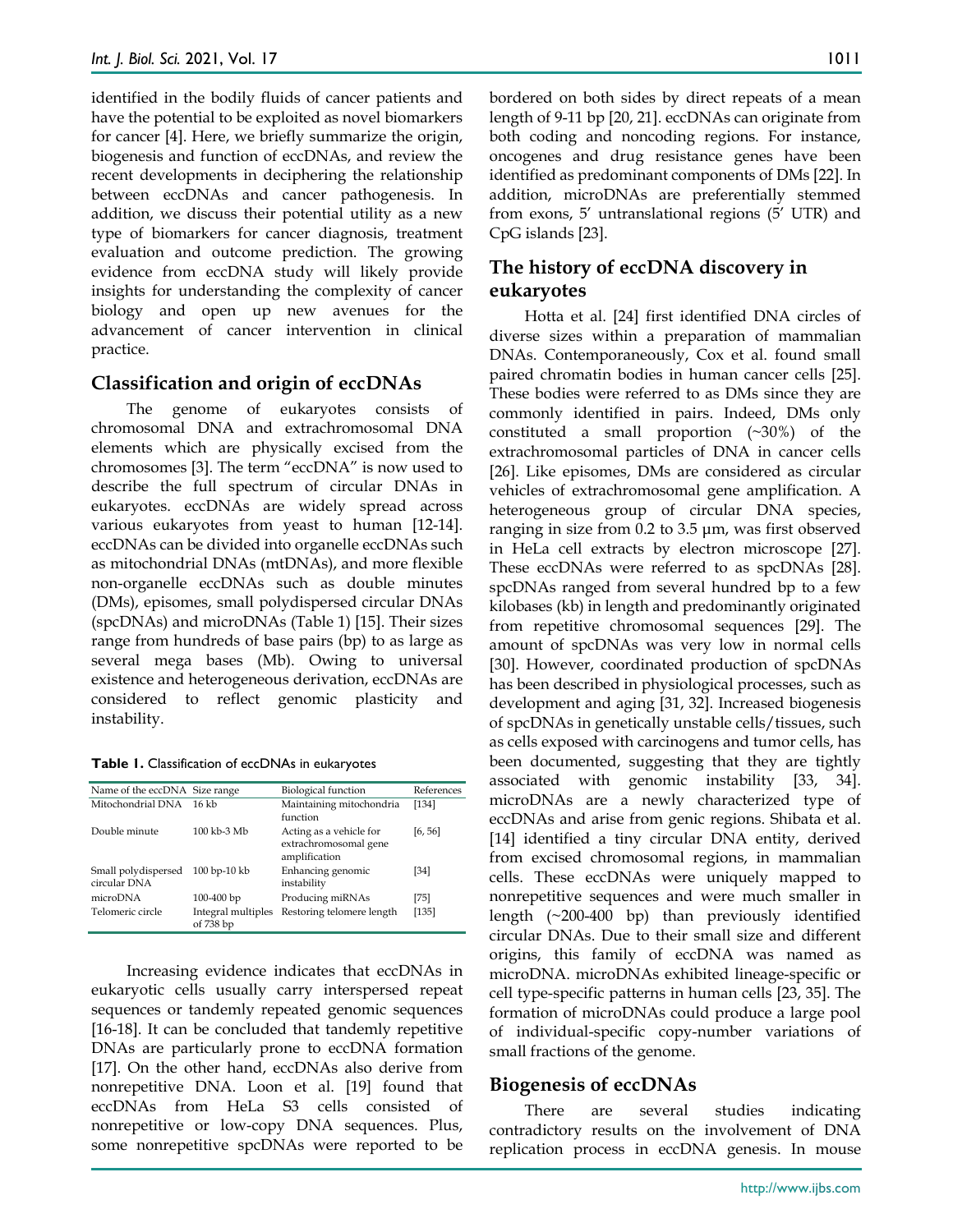melanoma cells, eccDNAs were preferentially derived from major satellite DNA (MSD) [36]. eccDNA production was increased in proliferating cells, implying that processes related to DNA replication participated in their generation. Accordingly, knockdown of DNA ligase IV (DNL4) could reduce eccDNA production. Nonhomologous end joining (NHEJ) was involved in eccDNA formation in mouse melanoma cells. Paradoxically, eccDNAs of telomere repeats (tel-eccDNAs) were produced *in vitro* using Xenopus egg extracts and sperm nuclei/naked DNA carrying telomere repeats [37]. Aphidicolin, a specific inhibitor of DNA polymerase α, did not block the formation of tel-eccDNAs. The generation of tel-eccDNAs might be mediated by intrachromosomal homologous recombination between tandem telomere repeats. Likewise, Cohen et al. [38] revealed that eccDNAs were formed through excision of chromosomal sequences and did not require DNA replication by constructing a mammalian cell-free system. Moreover, they found that the process of eccDNA formation *in vitro* was energy-independent and required residual amount of Mg2+. Altogether, these results suggest that eccDNAs could be produced from the chromosomes mediated by recombinationdependent and -independent mechanisms. Loss- and gain-of-functional analyses in appropriate cell/animal models may be conducive to verifying the importance of DNA replication in the process of eccDNA biogenesis. The detailed process of eccDNA generation is still elusive. So far, four potential models for eccDNA formation have been proposed, including

the translocation-deletion-amplification model, the chromothripsis model, the breakage-fusion-bridge (BFB) model and the episome model (Figure 1).

#### **The translocation-deletion-amplification model**

In the translocation-deletion-amplification model (Figure 1A), translocation and amplification events cooperate to cause eccDNA formation [39]. Specifically, gene rearrangements occur in close proximity to the translocation site [40]. The segments adjacent to the translocation breakpoints are excised from their original chromosomal location and subsequently amplified, resulting in the formation of eccDNAs. It was found that the co-amplification of oncogenes *MYC* and AT motif binding factor 1 (*ATBF1*) was achieved through this model [41].

#### **The chromothripsis model**

Chromothripsis is commonly found in cancer cells [42-44]. Chromothripsis involves a catastrophic shattering process in specific genomic regions, producing a large number of sequence fragments (Figure 1B) [45]. The generated segments are randomly stitched back together through the DNA repair machinery, resulting in locally clustered genomic rearrangement [46]. In some cases, the genomic fragments can be circularized to form eccDNAs [47]. Consequently, these fragments may be protected from degradation by eccDNA biogenesis. In small-cell lung carcinoma (SCLC), *MYC* was reported to be amplified via the chromothripsis model [48].



**Figure 1. Potential models of eccDNA biogenesis.** Four distinct models of eccDNA formation have been proposed. **(A)** The translocation-deletion-amplification model. Gene rearrangements take place near the translocation site on the chromosome. The fragment in proximity to the translocation breakpoints can be amplified, deleted and circularized, resulting in the genesis of eccDNAs. **(B)** The chromothripsis model. The shattering of the chromosomes can produce multiple acentric DNA segments. Some of these fragments can be self-ligated into circular DNA structures. **(C)** The breakage-fusion-bridge (BFB) model. The BFB cycle is initiated when a chromosome loses a telomere. The duplication of the chromosome during prophase results in the formation of two chromatids. The broken ends of the chromatids then undergo fusion, resulting in the production of a dicentric chromosome. Because of the presence of two centromeres, the fused chromatids form a bridge during anaphase that disrupts when the two centromeres are pulled to opposite poles. The segregation of each centromere into daughter cells leads to chromosome breakage and uneven distribution of genetic material. Specifically, one daughter cell gets a chromosome with inverted repetitive DNA sequences on its terminal, while the other gets a chromosome with a terminal deletion. Following DNA replication in the next cell cycle, the sister chromatids fuse once again and the BFB cycle can be repeated. These events lead to the amplification of DNA sequences residing near the telomere that eventually loop out and thus form extrachromosomal DNA elements. **(D)** The episome model. Episomes are derived from excision of small circular DNA. They can enlarge to form eccDNAs by over-replication or recombination.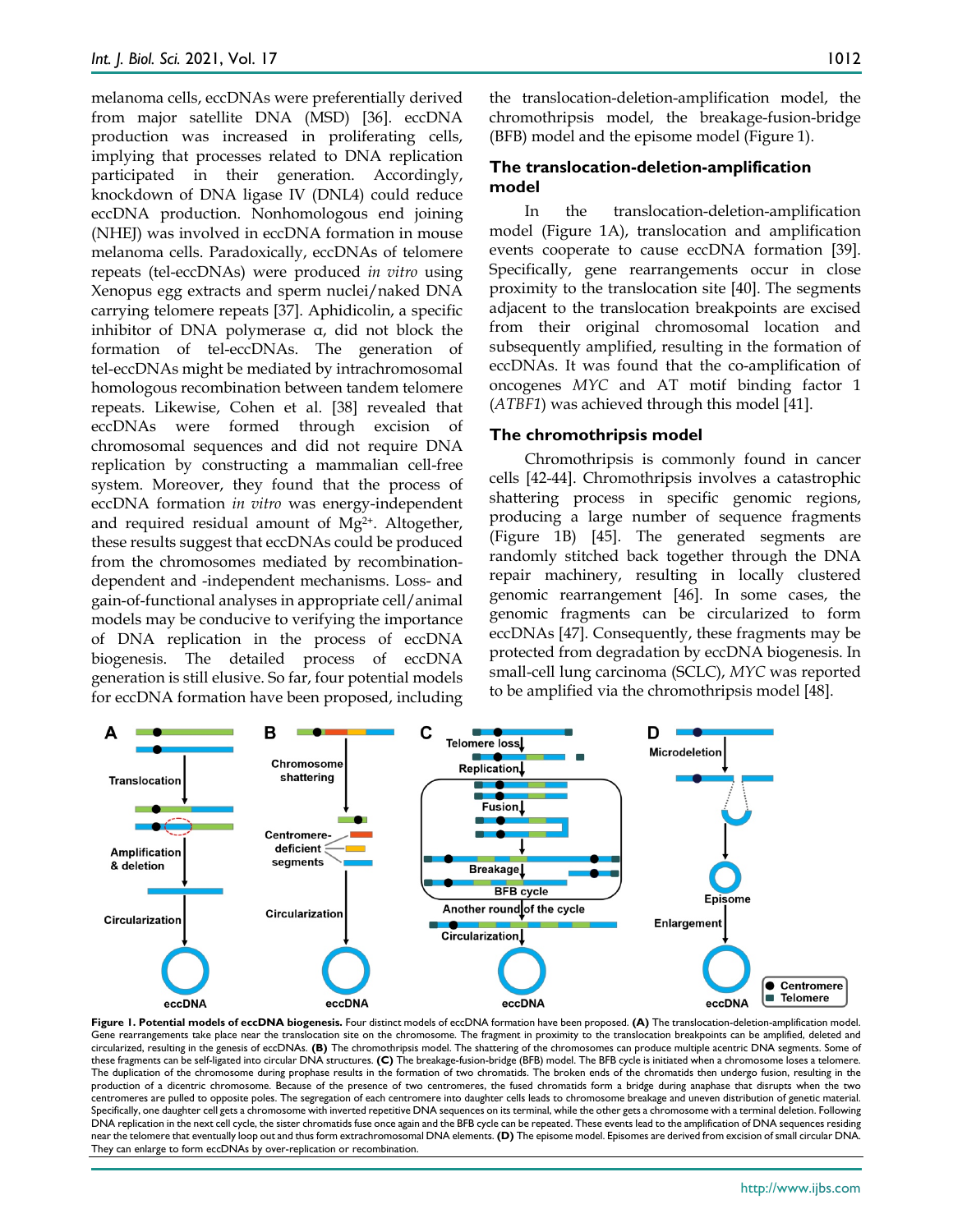#### **The breakage-fusion-bridge (BFB) model**

The BFB cycle proposed by McClintock is a well-established mechanism of genomic instability [49]. BFB is characterized by the ligation and separation of sister chromatids. The BFB cycle begins with a telomeric loss on a chromosome (Figure 1C). During cell division the telomere-deficient chromosome replicates, and the broken ends of its two sister chromatids fuse together. This fusion generates a dicentric chromosome and an anaphase bridge [50]. Because of the existence of two centromeres, the products caused by the breakage of the bridge are unequally partitioned into daughter cells, one with duplication and the other with deletion. The process of the BFB cycle can be repeated during various rounds of cell division. This leads to patterns of copy number increments of chromosomal fragments as well as fold-back inversions where duplicated fragments are arranged head-to-head [51]. Finally, the amplified DNA circularizes to form eccDNAs via a recombinant mechanism [52].

#### **The episome model**

Carroll et al. [53] revealed that small circular extrachromosomal molecules, referred to as episomes, took part in gene amplification. The episomes are generated via a recombination event that excises segments carrying a replication origin and its nearby genes (Figure 1D). They are considered as autonomously replicating submicroscopic precursors of eccDNAs. The enlargement of episomes leads to the formation of eccDNAs [54]. The episome model was shown to mediate the biogenesis of *MYC*-containing eccDNAs in leukemia, SCLC, and neuroblastoma cells [55, 56].

Additional mechanism has been proposed for eccDNA production. In lymphoblastoid cells exposed to chemotherapeutics, cell apoptosis could facilitate eccDNA production [57]. It is possible that DNA fragmentation during cell apoptosis may contribute to eccDNA formation. There remain major gaps in our knowledge regarding the nature of eccDNA molecules and mechanisms responsible for their formation. Advanced techniques and standardized procedures for eccDNA identification and characterization are required. This includes improving current sequencing and purification protocols to separate circular amplicons. It is essential to develop new computational tools that can be exploited to precisely assemble and construct circular amplicons. A better understanding of eccDNA biology will be helpful for unveiling the regulatory networks involved in eccDNA formation. eccDNAs may be generated through diverse mechanisms,

including those associated with the deficiency in DNA repair and the creation of chromosome instability. It is necessary to unravel the detailed mechanisms involved in the generation of chromosomal instability during the process of eccDNA biogenesis. The genuine roles of the DNA repair pathways in eccDNA formation are yet to be delineated. It is unknown which DNA replication or repair pathways and proteins are implicated in producing distinct types of eccDNA. Given the contradictory results, there is still a lack of consensus as to the involvement of DNA replication in eccDNA genesis. Replication-defective cell models could be utilized to examine the amount and diversity of eccDNAs. Considering that the apoptotic pathway may participate in eccDNA formation, both living cells and dead cells contain eccDNAs. Differences in eccDNA repertoire between living cells and cells undergoing programmed death should be characterized, which will shed light on the biological function of eccDNAs. Moreover, additional studies must be carried out to delve into whether other cellular processes can facilitate the excision of DNAs from the genome. Importantly, appropriate cell models should be developed to explore the exact process of eccDNA formation. Additionally, the shuttling and translocation of eccDNAs may be highly regulated. The impact of eccDNA reintegration on genomic remodeling awaits thorough exploration. The internal and external factors that affect the copy number of generated eccDNAs remain to be identified.

## **Functions of eccDNAs**

In recent years, eccDNAs have become a focal point of scientific research, and increasing reports have showed their involvement in a wide range of biological processes. It seems that different types of eccDNA possess distinct functions. Understanding the biological function of eccDNAs will lead to elucidating epigenetic mechanisms behind gene regulation under normal and pathological circumstances.

#### **mtDNAs regulate innate immunity**

mtDNAs play a crucial role in triggering innate immunity (Figure 2). Collin et al. [58] revealed that purified mtDNAs induced inflammation and arthritis in mice, and that addition of mtDNAs to murine splenocytes enhanced the secretion of tumor necrosis factor-α (TNF-α). These findings suggest that mtDNAs function to initiating pro-inflammatory responses. Moreover, mtDNA is an activator of Toll-like receptor 9 (TLR9). CpG motifs within mtDNA could stimulate TLR9 signaling to activate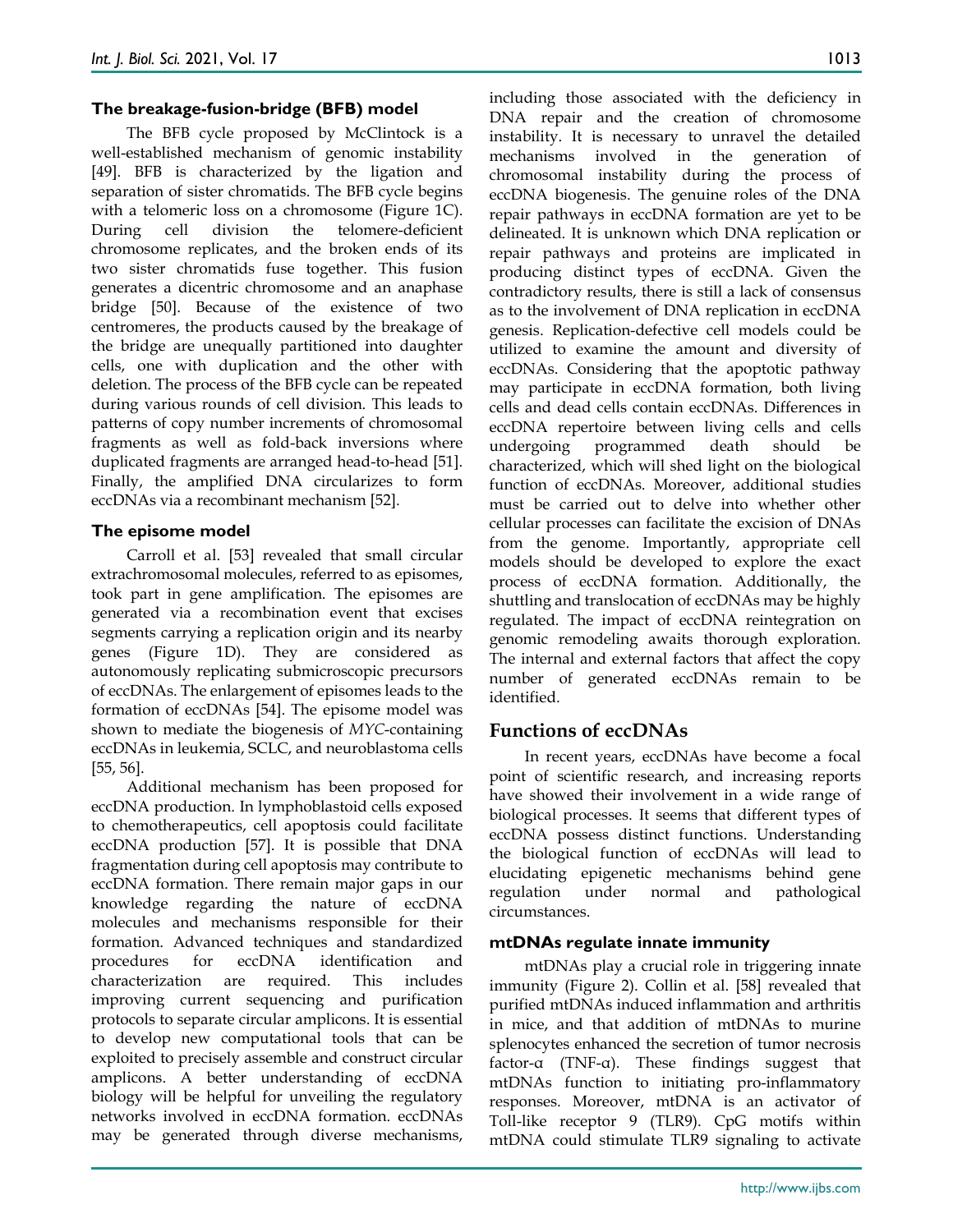p38 mitogen-activated protein kinase (MAPK) and neutrophil chemotaxis [59, 60]. Accordingly, mtDNAs played a role in the TLR9-dependent inflammatory pathology of various diseases, such as acute liver injury and hypertension [61, 62]. During cell apoptosis, B-cell lymphoma-2 (Bcl-2) homologous antagonist/killer (Bak)- and Bcl-2-associated X protein (Bax)-mediated mitochondrial damage caused the leaking of mtDNAs into the cytoplasm [63, 64]. The released mtDNAs were recognized by the cyclic GMP-AMP synthase (cGAS)/stimulator of interferon genes (STING)-dependent DNA sensing pathway, thus leading to interferon-β (IFN-β) production and secretion by caspase-knockout cells.



**Figure 2. The biological functions of eccDNAs.** eccDNAs play an important role in activating immune responses. eccDNAs mediate cell-to-cell communication and intercellular heterogeneity. eccDNAs facilitate genetic compensation and are associated with aging. Moreover, eccDNAs can be transcribed to produce noncoding RNAs, thus coordinating gene expression. Intriguingly, eccDNAs serve as sponges for transcription factors to indirectly modulate gene expression. CAF, cancer-associated fibroblast; CSC, cancer stem cell; RISC, RNA-induced silencing complex.

#### **mtDNAs mediate cell-to-cell communications**

Interestingly, mtDNAs can be encapsulated into extracellular vesicles (EVs) [65, 66]. EVs are able to transfer mtDNAs between cells. For instance, cancer-associated fibroblast (CAF)-derived EVs transported mtDNAs to dormant breast cancer stem cells (CSCs) [67]. The transferred mtDNAs promoted an exit from dormancy of CSCs and contributed to endocrine therapy resistance in breast cancer. Therefore, mtDNAs mediate the intercellular communication by functioning as important signaling molecules. Currently, only mtDNAs are found to be present in EVs. It is possible that other types of eccDNAs could be enclosed into EVs. Additional work is needed to verify this assumption. Moreover, the mechanisms underlying the sorting of mtDNAs into EVs are worthy of further investigation. EV-mediated shuttling of mtDNAs may facilitate the diffusion of diverse pathologies. Increasing knowledge of EV-derived mtDNAs will be conducive to thoroughly disclosing the function of mtDNAs and identifying novel pathological mechanisms of diseases.

#### **eccDNAs contribute to intercellular genetic heterogeneity**

The eccDNAs can lead to deletions, mutations, replications, amplifications or translocation of genes, leading to intercellular genetic heterogeneity and adaptive evolution. Certain loci, including *DAZ4*, *HLA* and *KIR*, in human somatic tissue were prone to form circular products leaving chromosomal deletions [3]. In a previous study, 1,756 eccDNAs were identified, and they covered 23% of the total yeast genomic information [2]. Owing to their abundance, eccDNAs are one of factors associated with mutational and evolutionary characteristics of the eukaryotic genome. Selective pressure leads to a high requirement for the production of a specific gene, thereby causing the amplification of this gene locus. In *Saccharomyces cerevisiae*, the frequency of GAP1 eccDNAs and deletion of chromosomal *GAP1* were increased under nitrogen-limiting conditions [68]. The formation of GAP1 eccDNAs in turn contributed to adaptation of *S. cerevisiae* to nitrogen-limited environments. During the adaptive evolution in *S. cerevisiae*, xylose isomerase (*XylA*) gene amplification occurred through genesis of self-replicating eccDNAs [21]. The generated eccDNAs then integrated into their original locus on the genome, generating increasing numbers of tandem repeats within chromosomes. Higher gene dosage could provide a selective advantage for the proliferation or survival of *S. cerevisiae*. eccDNA formation followed by tandem gene amplification serves as a rapid means of adaptation to selective pressure during evolution. eccDNAs mediate gene translocation by integrating elsewhere in the genome. In cattle, a 492 kb chromosome 6 segment, *BTA6*, was circulated, reopened and integrated in the *BTA29* on chromosome 29 [69]. A circular shuttling DNA, encompassing a *BTA29* fragment, was translocated to the wild-type KIT locus within *BTA6* by homologous recombination. These serial translocation events finally led to color sidedness in cattle.

In *S. cerevisiae*, two gene pairs, *HTA1-HTB1* and *HTA2-HTB2*, encoded the histones H2A and H2B [70]. *HTA2-HTB2* amplified via formation of eccDNAs under the condition in which *HTA1-HTB1* was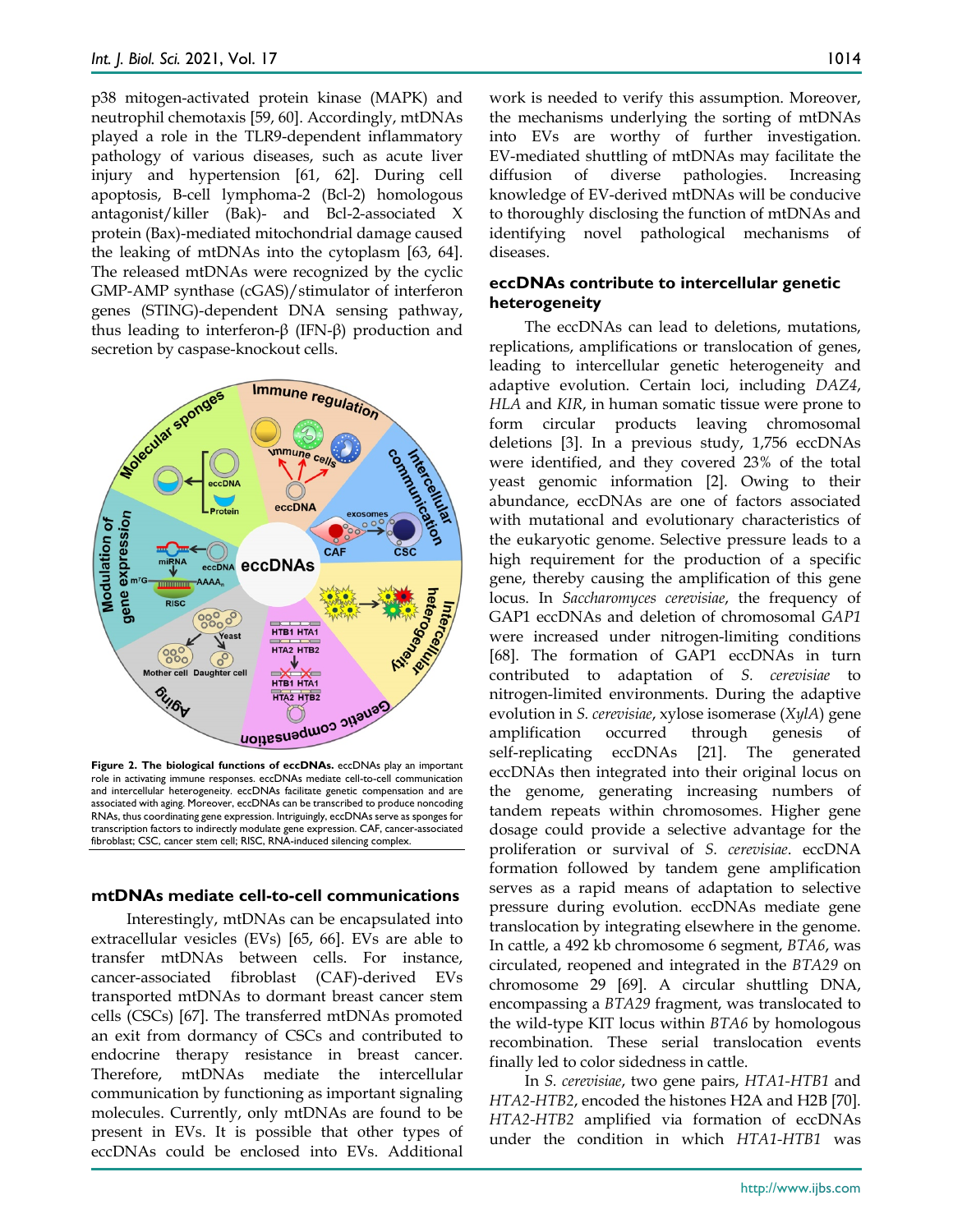deleted. The eccDNAs, which carried *HTA2-HTB2*, the histone H3-H4 locus, a centromere and the origin of replication, were generated through recombination between two Ty1 retrotransposon elements that flanked this region. Therefore, eccDNAs serve a critical role in compensating for genetic loss.

#### **eccDNAs are linked with aging in yeast**

eccDNAs have been associated with aging. The aging yeast was enriched for high copy eccDNAs [71]. The accumulation of eccDNAs during aging represents a genetic mechanism for conferring adaptive phenotypes, providing a beneficial outcome of aging in yeast. On the other hand, gathering of eccDNAs constituted a general cause of aging in yeast [71-73]. eccDNAs harboring ribosomal RNA (rRNA) genes accumulated in aging yeast cells. These eccDNAs excised from the rDNA locus and replicated via their autonomously replicating sequence (ARS). eccDNAs were preferentially segregated to aging mother cells, thus limiting their copy number in daughter cells. Highly asymmetrical segregation of eccDNAs accounted for the restoration of youth in daughter cells. Since eccDNAs have been found in human normal cells and tissues, it is intriguing whether their accumulation could cause aging in higher eukaryotes.

#### **eccDNAs can be transcribed into noncoding RNAs**

Interestingly, eccDNAs can be transcribed within cells, suggesting that they may have functional roles in cell physiology. Greenwood et al. [74] revealed that transcription occurred multiple times around extrachromosomal circular rDNAs without termination in *Euglena gracilis*. microDNAs harboring microRNA (miRNA) coding sequences were transcribed to form functional miRNAs that silenced their endogenous mRNA targets [75]. Moreover, microDNAs derived from exons regulated the expression of their host genes by producing small interfering RNAs (siRNAs). Therefore, microDNAs can coordinate gene expression through the RNA interference pathway. In *Oxytricha*, abundant eccDNA molecules from nonrepetitive micronucleus (MIC)-limited sequences were generated during genome rearrangement [76]. These eccDNAs served as templates for the transcription of long noncoding RNAs (lncRNAs). Further studies are needed to investigate the function of the lncRNAs produced from eccDNAs in *Oxytricha*. The exact mechanisms underlying the transcription of microDNAs remain to be clarified. In addition, microDNAs acted as protein sponges to combine with RNA polymerase subunits [75]. The mechanisms behind the sponging function of

microDNAs await further exploration. Specific motifs or structural characteristics of microDNAs may be critical for protein sequestration. Additional work is necessary to identify the essential elements within microDNA. It is still unclear whether microDNAs can sequester noncoding RNAs (ncRNAs), such as miRNAs and lncRNAs. Much effort needs to be devoted to studying the interaction between microDNAs and ncRNAs.

#### **Telomeric circles are involved in restoring telomere length**

Telomeric circles (t-circles) function as pivotal participants in telomere maintenance. In cancer cells, increased telomerase activity caused extended telomere length [77]. Cancer cells limited the telomere length by trimming telomeric DNA from the chromosome ends, possibly by the generation and release of t-circles. Meanwhile, cancer cells prevented the shortening of their telomeres through a recombination-mediated alternative lengthening of telomere (ALT) mechanism [78]. ALT-positive cells commonly have telomeres that are highly heterogeneous in length. ALT cells harbored unique nuclear structures called ALT-associated promyelocytic leukemia (PML) bodies (APBs), which contained telomeric DNA and telomere-associated proteins [79]. DNA damage increased the number of APB-positive ALT cells and led to an ALT-specific induction of circular extrachromosomal telomeric repeat (ECTR) DNA [80]. Circular ECTR originated from double-strand breaks (DSBs) that cleaved off t-loops or from recombination events that caused the conversion of t-loops into free circles. t-circles with a nick or gap served as a template for rolling circle replication (RCR) [81]. Strand invasion from the telomeric 3' overhang induced the start of RCR on a t-circle template. The newly generated telomeric DNA molecules were processed into smaller linear telomeric DNAs, each of which was circularized to act as an RCR template. Therefore, the roll-and-spread mechanism facilitated constant propagation of t-circles in ALT cells. Additionally, t-circle production is not influenced by the expression of telomerase in ALT-positive fibroblast cells. C-rich circles (C-circles) are single-stranded extrachromosomal telomeric circles. It was hypothesized that C-circles were generated from t-circles [82]. The telomere end structure was tightly linked with the formation of C-circles [83]. Specifically, ALT cells contained C-rich single-stranded overhangs. The telomere length in ALT cells gave rise to a lack of sufficient telomere-binding proteins, thereby causing the alteration in telomeric chromatin. Telomeres acted as substrates for C-circle formation. Additionally,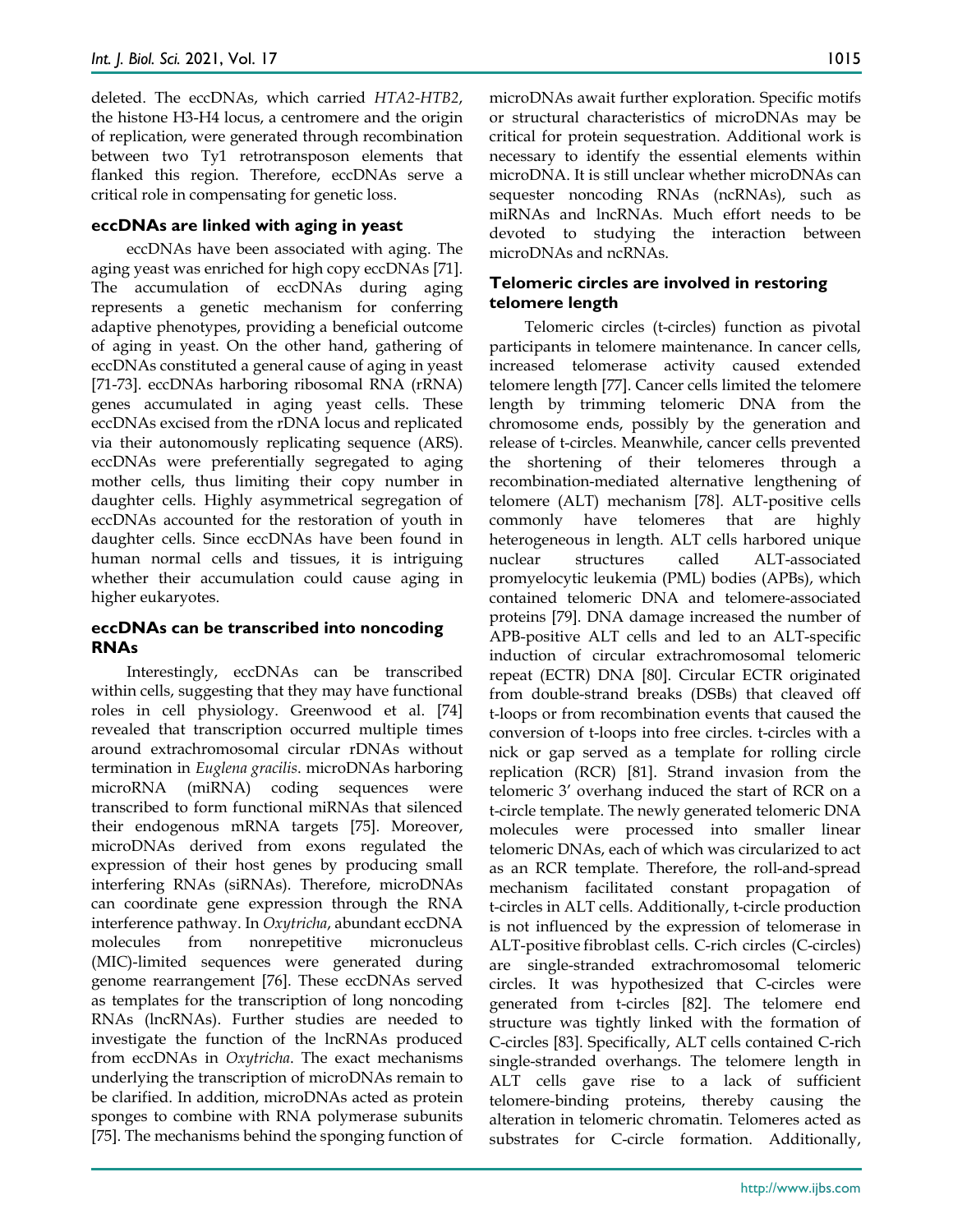telomerase could inhibit the generation of C-strand overhangs and C-circles [83].

#### **eccDNAs show promise as circulating biomarkers**

Increasing evidence has proven the existence of eccDNAs in circulation system [84, 85]. microDNAs were detectable in serum and plasma samples from cancer patients [4]. More importantly, circulating microDNAs were longer in patients carrying tumors than those in the same patients after surgical resection of the tumors. Circulating eccDNAs may represent prospective biomarkers for diagnosis and outcome prediction of diseases. At present, studies on cell-free eccDNAs are limited to plasma and serum samples. The presence of eccDNAs in other bodily fluids, such as saliva and urine, should be examined.

Taken together, eccDNAs play a role in eliciting innate immune responses, mediating cell-to-cell communication, advancing genetic heterogeneity, compensating for genetic loss, aging, regulating gene expression and molecular sponging (Figure 2). eccDNAs may be a new source of genetic materials for liquid biopsy. It should be noted that many gaps still exist in our understanding with regard to the biological functions of eccDNAs. Extensive work remains to be done in understanding the impact of eccDNAs on cell physiology. The influence of eccDNA excision and translocation on the structure and function of genes needs to be determined in future studies.

## **Cancer-derived eccDNAs**

eccDNAs have been discovered in cancer tissues/cells by high-throughput sequencing. Recently, over 18,000 eccDNAs were identified in a pan-cancer analysis of ATAC-seq libraries from 23 cancer types, including glioblastoma multiform (GBM), lung adenocarcinoma (LUAD) and stomach adenocarcinoma (STAD) [86]. Notably, eccDNAs carrying epidermal growth factor receptor (*EGFR*) gene were identified in patient-derived GBM cell lines. Koche et al. [87] provided a comprehensive map of eccDNAs in neuroblastoma. They identified 5,673 eccDNAs, with an average size of 2,403 bp, per neuroblastoma. These eccDNAs were associated with somatic genomic rearrangements in neuroblastoma, leading to oncogenic remodeling with significant functional and clinical outcomes. On average 3,669 unique microDNA clusters were identified per human lymphoblastoid cell line (LCL) sample [57]. These microDNAs were mainly derived from the active regions of the genome. The number and average length of microDNAs were influenced by chemotherapeutic treatment and cell sensitivity

status. These observations suggested that chemotherapy-induced apoptosis partially regulated microDNA diversity in LCLs. Sen et al. [88] identified eccDNAs with a size ranging from 400 bp to 1 kb in the bone marrow cells of patients with acute leukemia by Alu-polymerase chain reaction. Particularly, microDNAs derived from chromosomal genomic sequences were released from normal and tumor tissues into the circulation and were often longer than linear cell-free DNAs [4]. Moreover, microDNAs from human lung cancers were longer than that from the paired normal tissues. eccDNAs may reflect disease status and could be used as novel extracellular nucleic acid biomarkers for cancer. spcDNAs were discovered in lymphocytes of healthy volunteers and various cancer cell lines [89]. The quantity and sequence composition differed between normal lymphocytes and cancer cells. The amount of spcDNAs in cancer cells was over 3-fold higher than in normal lymphocytes. Notably, spcDNAs from cancer cells harbored abundant repetitive sequences (Alu, LINE-1 and telomeric elements) compared with those from normal lymphocytes. Altogether, spcDNAs may be linked with genomic rearrangement and instability during carcinogenesis.

Increasing evidence has indicated that circular DNA molecules are important structures in oncogene amplification in cancer cells [90, 91]. For instance, oncogenes *EGFR* and *c-MYC* were found to be more amplified in human cancer tissues than normal tissues [6]. The copy number of the two oncogenes in eccDNA amplification even exceeded their copy number in chromosomal amplicons. A recent report indicated that the oncogenes (e.g. *EGFR* and *MYCN*) and their endogenous enhancers were maintained and amplified as extrachromosomal amplicons [7]. The preservation of contacts to enhancers and topological changes driven by amplification and circularization affected the ability of oncogenes to regulate cell viability. Cells derived from gliomas contained extrachromosomal amplicons carrying amplified copies of the *EGFR* gene [92]. All of the amplicons originated from a single precursor in each tumor. This eccDNA was generated via the simple joining of the ends of a chromosomal segment overlapping the *EGFR* gene through the microhomology-based NHEJ pathway. eccDNA molecules including amplified *MYC* genes were universally present in human cancer cells [93, 94]. The *MYCN* gene was amplified as DMs in neuroblastoma and SCLC cell lines [56]. The DMs were generated by excision from the chromosome and formation of circular intermediates. Heterogeneous *MYC*-carrying DMs coexisted within the same leukemia cell population of patients with acute myeloid leukemia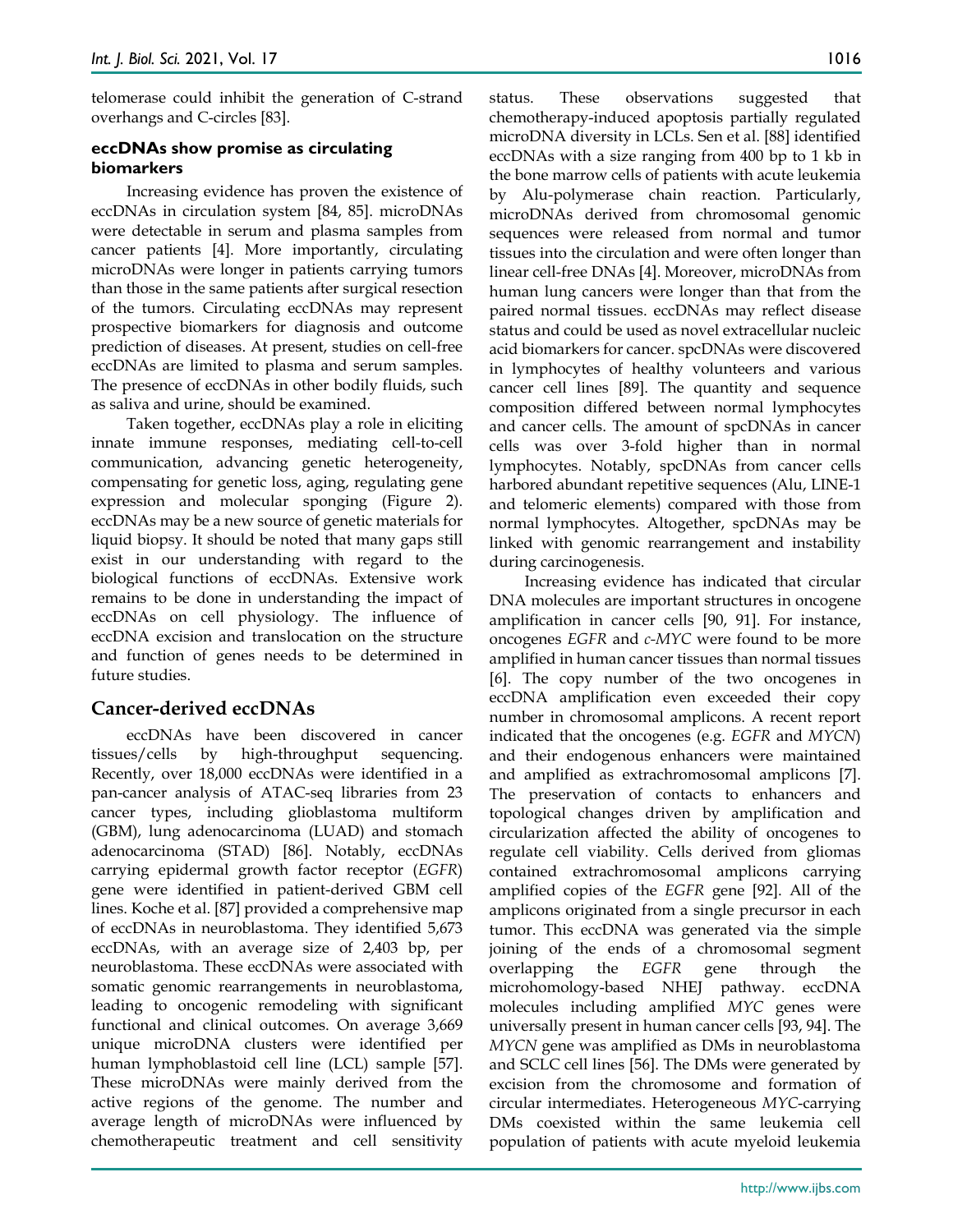(AML) [95]. The episome model might be responsible for DM genesis [55]. The amplicon bearing the *MYC* gene was generated by a postreplicative excision from its original chromosomal location. The circularization of this amplicon might involve error-prone NHEJ pathway. It was likely that the scattered acentric DMs evolved toward ring chromosomes stabilized by neocentromeres, thus providing a selective advantage to leukemia cells.

Compared with reports on ncRNAs, there are relatively few studies on eccDNAs. Therefore, it is necessary to comprehensively identify and characterize eccDNAs in cancer. Profiling the landscape of eccDNAs will provide important clues on the functional role of eccDNAs in carcinogenesis and cancer progression. Much more efforts should be made to compare the amount, sequence composition and topological characteristics of eccDNAs between cancer patients and normal controls. The screening of cancer-specific or -associated eccDNAs will lead to the discovery of novel biomarkers for cancer diagnostics and promising targets for anticancer therapeutics.

#### **Emerging functions of eccDNAs in cancer**

#### **eccDNAs foster oncogene amplification and intratumoral heterogeneity**

eccDNA formation is an important mechanism responsible for the amplification of oncogenes (Figure 3A). The massively elevated expression of oncogenes amplified on eccDNA is attributed to its increased DNA copy number with high transcription levels and enhanced chromatin accessibility [9]. eccDNAs bearing amplified copies of oncogenes are unequally segregated during mitosis, leading to increased heterogeneity among offspring cells. The heterogeneity provides cancer cells with a pool of genomic alterations that enable them to adapt to the environment under diverse pressures. DMs are the cytogenetic hallmarks of genomic amplification in cancer. DM molecules are randomly generated in cancer cells [5]. With increasing number of DNA copies, the amplified DNA region is prone to acquisition of an amplification-linked extrachromosomal mutation (ALEM). The extrachromosomal nature of ALEM contributes to the altered amounts of mutated oncogenes. Cells with the highest number of DMs carrying the driver ALEM would have a proliferative advantage. An in-depth analysis of eccDNAs in paired diagnosis and relapse tumors from GBM patients suggested that eccDNAs readily evolved and contributed to tumor heterogeneity [96]. During the process of cancer pathogenesis, new eccDNAs could be formed at any time and every eccDNA acquired new somatic mutation, resulting in competition among distinct versions of eccDNAs. Some eccDNAs formed before or at the time of diagnosis were removed by treatment, while those eccDNAs that favored tumor growth and conferred drug resistance could survive and expand [96]. Collectively, oncogene amplification on eccDNAs endows cancer cells with a selective growth advantage.

The coexistence of *cyclin D1* amplification in DMs and homogeneously staining regions (HSRs) was confirmed in primary bladder tumors [97].



**Figure 3. The roles of eccDNAs in cancer pathogenesis. (A)** eccDNAs act as a vehicle for the amplification of oncogenes. Thus, they serve a function in tumor heterogeneity. **(B)** eccDNAs confer drug resistance to cancer cells by increasing the amplification of drug resistance genes. **(C)** The clinical values of eccDNAs in cancer. eccDNAs have been found in human blood samples. The aberrant expression of eccDNAs in the peripheral blood from cancer patients makes them ideal candidates for non-invasive biopsy biomarkers in cancer.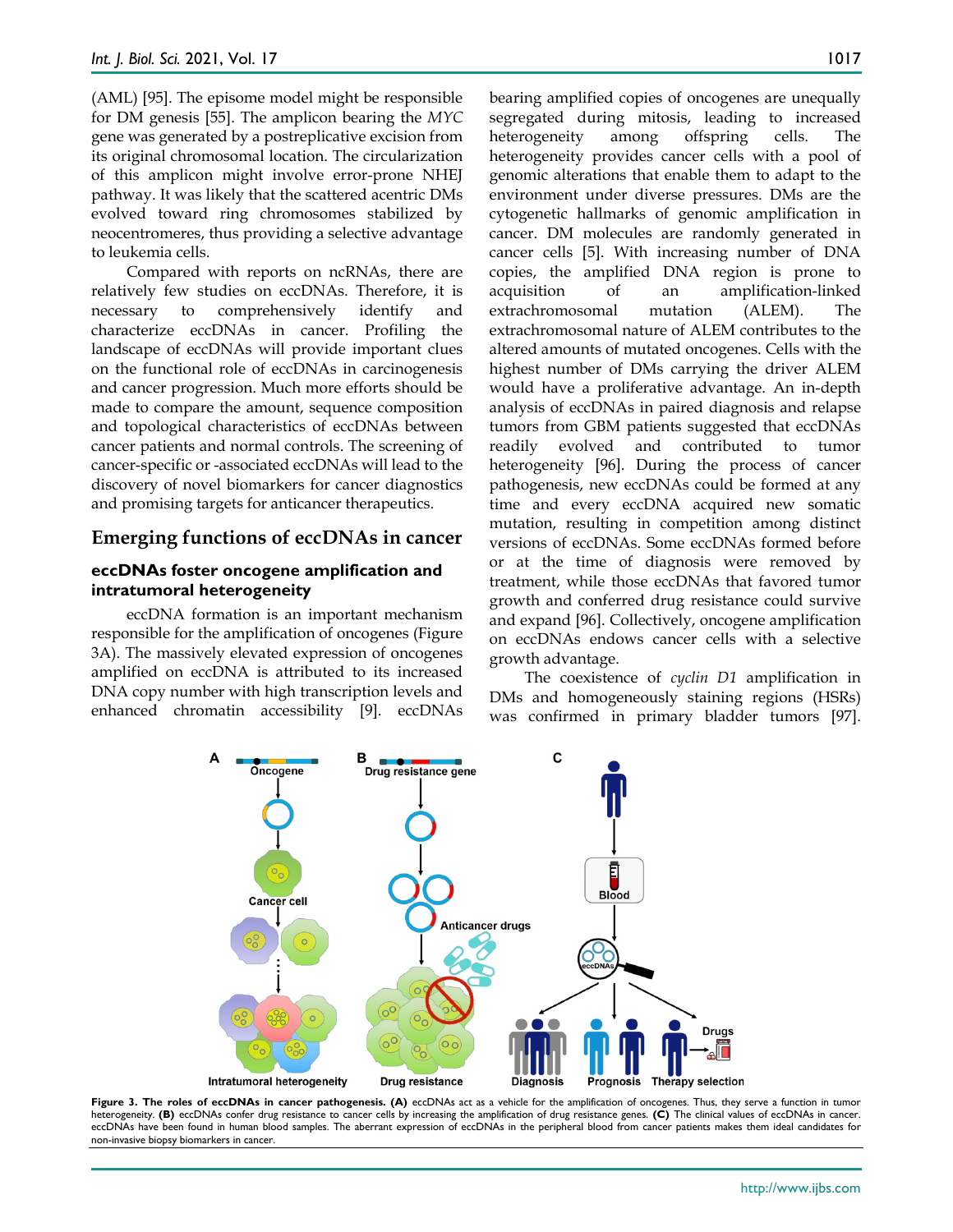Patients with DM-carrying tumors had a remarkably shorter overall survival rate than patients without DMs in their primary tumors. The amplification of *cyclin D1* on DMs might be associated with clinical characteristics of patients. The oncogene *Sei-1* was capable of inducing DM formation [98]. The oncogene *Met* carried on DMs was significantly amplified and overexpressed. The Met signaling cascade in turn promoted the *Sei-1*-induced DM generation. High copy number amplification of eukaryotic initiation factor 5A2 (*EIF5A2*) was detected in ovarian cancer (OC) cells in the form of DMs [99]. *EIF5A2* overexpression was significantly correlated with the advanced stage of OC. Downregulation of *EIF5A2* by the reduction of DM copy numbers suppressed the growth of OC cells. Thus, EIF5A2 served a vital role in OC pathogenesis. Likewise, ribosomal L22-like1 (*RPL22L1*) was amplified via DMs in OC [100]. RPL22L1 was tightly associated with stage, invasion and lymph node metastasis of OC patients. *In vitro* and *in vivo* evidence indicated that RPL22L1 could promote OC development. Gemcitabine was able to enhance the incorporation of DMs into micronuclei in OC cells [101]. Moreover, the expression level of oncogenes *EIF5A2*, *MYCN* and myeloid cell leukemia-1 (*MCL-1*) present on DMs was decreased upon gemcitabine treatment. Accordingly, gemcitabine restrained the growth, colony formation and invasion of OC cells.

The universal occurrence of eccDNA-driven oncogene amplification was verified in glioblastoma [8]. During cell culture and xenografting, eccDNAs exhibited unevenly distributed across offspring cells, contributing to the regulation of the oncogenic potential of cells. Thus, eccDNAs play an important role in enhancing genomic diversity during tumor evolution. The DM-carried genes (e.g., *NSMCE2*, *MYC* and *FGFR2*) were identified to be amplified and overexpressed in human colorectal cancer (CRC) cells [102]. Inhibiting the expression of DM-carried genes could cause the loss of DMs, which in turn resulted in the reduced amplification of DM-carried genes. Depletion of DM-carried genes also caused the suppression of cell proliferation and invasion, suggesting that the DM-carried genes promoted the invasive feature of cancer cells. Oncogenes on eccDNAs may be vulnerable to loss, leading to a less aggressive biological behavior in cancer cells [103]. In contrast, oncogenes located on the chromosome are hardly excluded. In human leukemia cells, *c-MYC* could shift from an eccDNA to an intrachromosomal site. It is likely that integration of the oncogene into the chromosomal locus facilitates tumor progression.

Genetic aberrations were discovered in the leukemia cells of a breast cancer patient who developed secondary AML after chemotherapy [104]. Further study indicated the occurrence of fragmental losses and gains in chromosomes. It turned out that *MYC* and lysine-specific methyltransferase 2A (*KMT2A*) were concurrently amplified on different DMs. These alternations may contribute to the pathogenesis of secondary myeloid malignancies. DMs in myeloid neoplasms generally contained *MYC* or mixed lineage leukemia (*MLL*) gene amplification and were linked with myelodysplasia or therapy-related disease [105]. These findings suggest that DMs are involved in carcinogenesis and cancer pathogenesis by acting as a vehicle for extrachromosomal oncogene amplification.

There have been a large number of reports showing oncogene amplification in the form of DMs in cancer. Cancer cells harboring increased oncogene expression and copy number acquire a competitive advantage and possess the ability to rapidly fit changing environment. DMs play an important role in tumor heterogeneity, evolution and development. The mechanisms that drive oncogene amplification within DMs are worthy of further investigation. The critical factors that regulate the formation and amount of oncogene-carried DMs need to be determined. Furthermore, it is unknown whether the high-level amplification of oncogenes occurs within other kinds of eccDNAs. Thus, further research focusing on the oncogene amplification via other types of eccDNAs is required.

#### **eccDNAs contribute to drug resistance in cancer cells**

eccDNAs predominantly bear extrachromosomal amplification of drug resistance genes (Figure 3B). The acquirement of drug resistance in cancer cells is associated with drug resistance gene amplification on eccDNAs. In tumor cells from a SCLC patient who received methotrexate (MTX), a large quantity of DMs was discovered, and the gene coding for dihydrofolate reductase (DHFR) was amplified and overexpressed [106]. During serial passage of this cell line in drug-free medium, the number of DMs and the expression level of DHFR were declined. As a result, cancer cells showed increased MTX sensitivity. These findings suggested that DMs were associated with the development of drug resistance. Reportedly, homologous recombination activity was increased in DM-carrying MTX-resistant colon cancer cells when compared to MTX-sensitive cells [107]. Homologous recombination might participate in DM genesis and the suppression of DM exclusion by fostering cell cycle arrest at the G2/M checkpoint. Importantly, inhibition of homologous recombination activity reduced the copy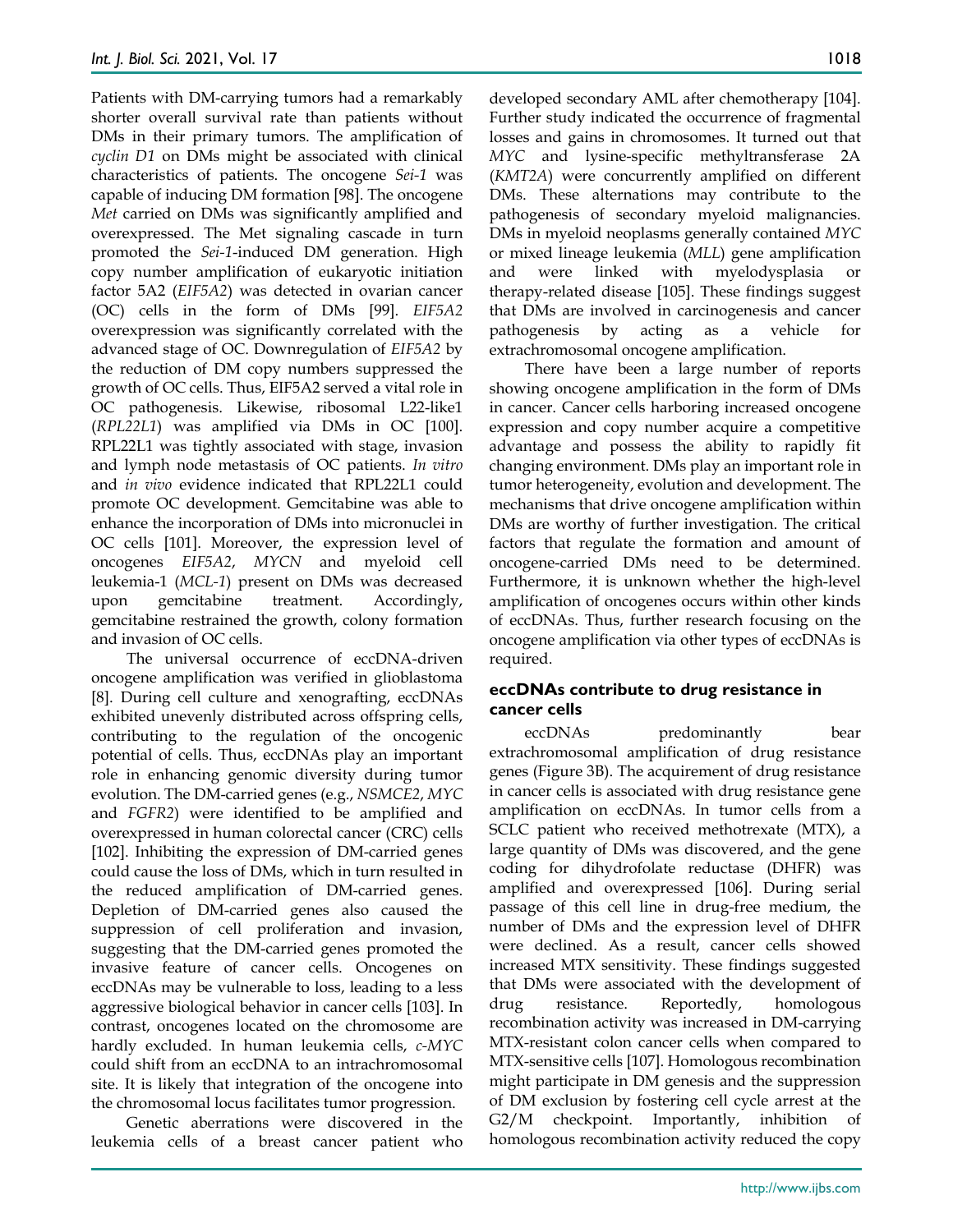number of DM-form amplified genes, including *DHFR*, zinc finger FYVE-type containing 16 (*ZFYVE16*) and mutS homolog 3 (*MSH3*), and enhanced drug sensitivity in MTX-resistant cells. Similarly, suppression of NHEJ blocked DM generation, inhibited MTX resistance and cell proliferation in MTX-resistant colon cancer cells [108]. Therefore, the DSB repair pathway may represent a novel target to improve therapeutic outcome by limiting extrachromosomal amplification in cancer.

EGFRvIII originates from a genomic deletion of the *EGFR* gene and predominantly maintains on DMs [92, 109]. In GBM, EGFR is commonly mutated, consequently giving rise to the oncogenic variant EGFRvIII [110]. Dynamic modulation of EGFRvIII expression by DM mediated resistance to EGFR inhibition in GBM [10]. GBM cells could acquire resistance to erlotinib, an EGFR-targeted drug, by eliminating mutant EGFR from DMs. In the absence of erlotinib, the mutant EGFR gene reemerged on DMs, re-sensitizing GBM cells to erlotinib-induced cell death. Collectively, cancer cells are able to evade drug therapy that targets oncogenes resided on eccDNAs by the "hide and seek" mechanism. Partial depletion of mtDNAs induced aerobic glycolysis in CRC cells and decreased adenosine triphosphate (ATP) production [111]. mtDNA content reduction contributed to reversible resistance to 5-fluorouraciland oxaliplatin-induced apoptosis. mtDNA reduction might help cancer cells to gain a survival advantage.

In human epidermoid carcinoma cells, the amplified multidrug resistance 1 (MDR1) genes were contained in DM molecules [112]. The upregulation of MDR1 caused resistance to various anticancer drugs. The MDR amplification event was analyzed in colchicine-treated human epidermoid cancer cells [113]. During the colchicine selection, circular DNAs (890 kb) harboring MDR dimerized to large DM structures (1,780 kb) by intramolecular homologous recombination, which then dimerized to form the larger DMs (3,560 kb). Dimerization of circular amplicons served as a crucial mechanism for DM generation and MDR gene amplification. Colchicine exposure also induced the mutation of MDR gene. The mutated MDR gene residing on the DM structures conferred enhanced drug resistance to cancer cells. In addition, fractionated ionizing radiation reduced the extrachromosomal copy number of MDR1 in human epidermoid cancer cells by inducing the entrapment of eccDNAs carrying MDR1 in micronuclei [114]. As a result, the expression level of P-glycoprotein was decreased and multidrug resistance of cancer cells was attenuated. Therefore, radiation-induced loss of extrachromosomally amplified MDR1 gene might help to improve the

efficacy of anticancer therapies.

Extrachromosomal amplification of drug resistance genes serve as a vital mechanism responsible for cancer drug resistance. eccDNAs carrying drug resistance genes can drive intratumoral heterogeneity and contribute to extreme copy number amplification through their uneven segregation. Cancer cell-derived eccDNAs increase the diversity of genetic differences among offspring cells, thus conferring a proliferative or survival advantage to cancer cells under drug pressure. Suppression of eccDNA biogenesis may improve the therapeutic efficacy of anticancer drugs. More studies are needed to investigate eccDNA-mediated drug resistance in cancer, which will provide new insights into the epigenetic mechanism underlying cancer pathogenesis.

#### **eccDNAs may be used as promising biomarkers for cancer**

mtDNA copy number variation has been correlated with cancer [115]. High mtDNA copy number in peripheral blood leukocytes (PBLs) was associated with increased risk of prostate cancer (PCa) and high tumor burden in PCa patients [116]. Therefore, quantification of mtDNA content in PBLs might be helpful to diagnosis of PCa and evaluation of tumor burden. Paradoxically, another report indicated that low mtDNA copy number in PBLs correlated with aggressive PCa at diagnosis and might be useful in predicting poor prognosis of localized PCa patients [117]. The potential of mtDNAs as a PCa biomarker needs to be investigated in future studies. Levels of mtDNA copy number in peripheral blood of patients with breast cancer were markedly higher than in that of healthy controls [118]. Elevated levels of mtDNA copy numbers were correlated with an increased risk of breast cancer. Circulating cell free mtDNAs were markedly increased in patients with breast cancer and benign breast lesions [119]. Furthermore, circulating mtDNAs could distinguish patients with breast cancer from healthy controls with good sensitivity. Circulating mtDNAs may be exploited as a new biomarker for the diagnosis of breast cancer. The copy number of exosomal mtDNAs was significantly increased in patients with serous epithelial ovarian cancer (SEOC) compared to healthy controls [120]. The mtDNA copy numbers might be a signal of cancer development. Exosomal mtDNAs may hold promise as new cancer biomarkers. Further studies are needed to assess the clinical utility of exosomal mtDNAs in cancer detection and prognosis. A meta-analysis showed that the elevated amount of mtDNAs was significantly correlated with the risk of lymphoma, breast cancer and melanoma, while it was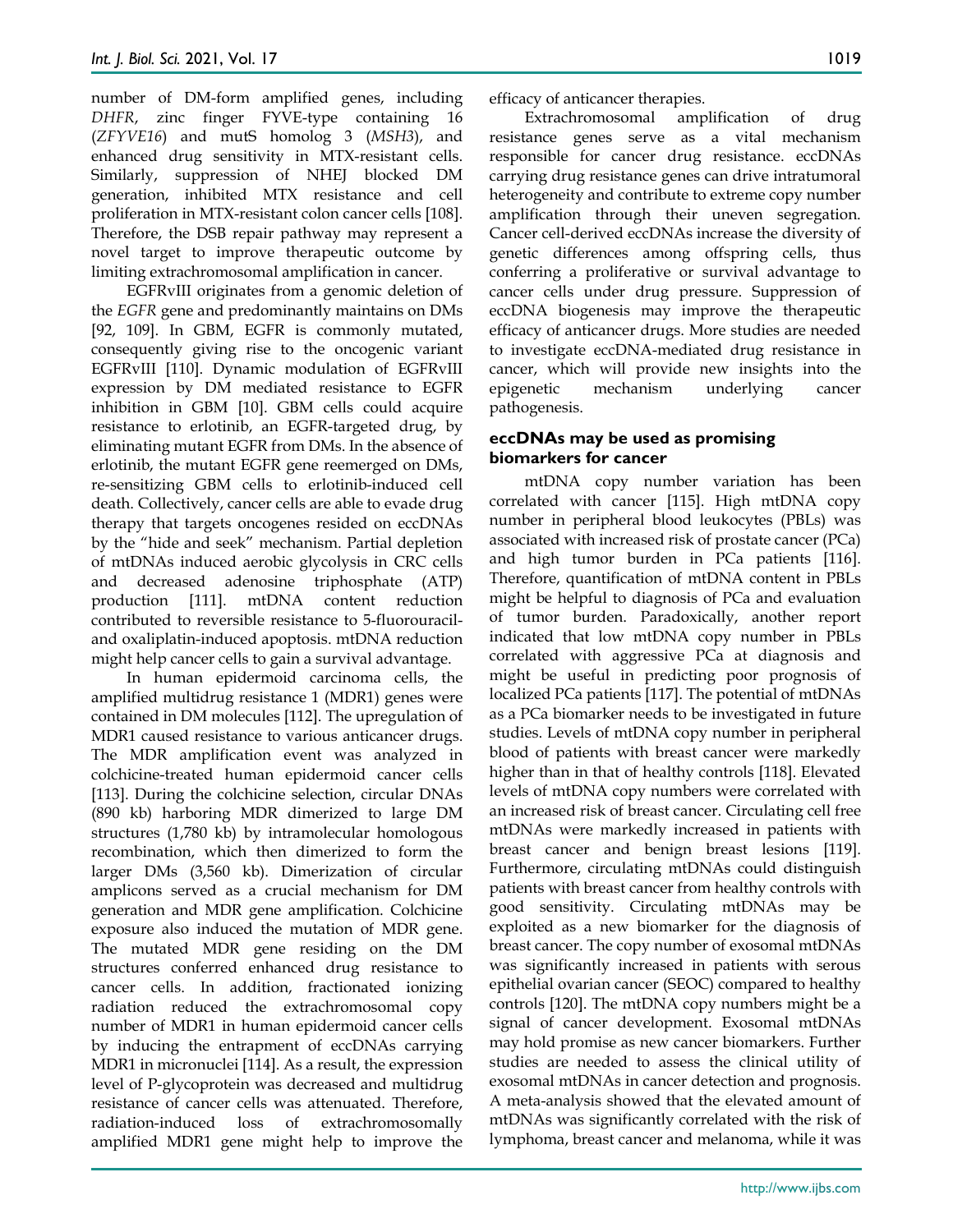negatively linked with hepatic carcinoma [121]. mtDNA copy number was lower in PBLs of CRC patients than healthy controls [122]. Low mtDNA copy number was markedly correlated with an increased risk of CRC. These findings demonstrated that mtDNA copy number might represent a long-term biomarker in predicting the risk and prognosis of CRC. Similarly, the mtDNA copy number was remarkably lower in PBLs of patients with endometrial cancer than normal controls [123]. Low mtDNA content was significantly associated with increased risk of endometrial cancer. Although the relationship between mtDNA amount and cancer risk appears to be coordinated by various genetic and cellular factors, the exact mechanism is still obscure and remains to be further elucidated. As is known, increased mtDNA content is markedly linked to varied oxidative stress, aging, immune activation, and response to environmental exposure. Extensive studies are required to assess crucial factors that affect mtDNA copy number and to provide clues on the molecular mechanisms of mtDNA copy number alternation in cancer progression.

Reportedly, cancer patients had higher plasma concentrations of mtDNA compared with healthy controls [124]. The plasma concentrations of mtDNA were decreased during radiation therapy in most of cancer patients. Circulating mtDNA levels could be useful in monitoring the response to radiation therapy in cancer patients. However, further studies involving a large patient cohort are demanded to completely assess the clinical value of circulating mtDNAs. Patients with pediatric acute lymphoblastic leukemia (ALL) had higher mtDNA content compared with healthy controls [125]. mtDNA copy numbers were obviously reduced in patients following chemotherapy. In addition, patients with high mtDNA copy numbers displayed inferior survival than those with low mtDNA copy numbers. High mtDNA copy number may represent a promising biomarker for predicting poor survival in ALL patients.

It was reported that high mtDNA copy number in peripheral blood of cancer patients predicted a poor cancer prognosis while increased mtDNA copy number in tumor tissues was remarkably correlated with better overall survival in cancer patients [126]. However, the correlation between mtDNA content and cancer prognosis may vary depend on the type or stage of cancer. Low mtDNA copy number in CRC tissues correlated with poor prognosis in CRC patients and might reflect multiple malignant variations, probably involving cancer growth and invasiveness [127]. By contrast, the mtDNA content was higher in colon cancer tissues than matched

adjacent colon tissues [128]. High mtDNA content in tumor tissues was associated with tumor growth, advanced tumor-node-metastasis (TNM) stage and poor prognosis in patients with colon cancer. The prognostic value of mtDNAs in breast cancer patients was also identified [129]. Patients with low mtDNA amount exhibited a high metastatic potential and a significant unfavorable prognosis compared to patients with high mtDNA amount. The clinical relevance of mtDNA content determination in patients with breast cancer needs to be further verified. Low mtDNA copy number in breast cancer tissues could predict better outcome for patients receiving anthracycline-containing chemotherapy [130]. It was probable that cancer cells with low mtDNA content were more susceptible to anthracycline therapy. mtDNA content alteration in breast cancers may provide helpful clues for therapeutic decision-making.

The amount and nature of eccDNAs in cancer cells differ from that of normal cells [131]. The frequency of eccDNAs may vary by cancer type [6]. Extracellular free eccDNAs can be detected in cancer tissues and blood samples of cancer patients [87, 132]. Therefore, it has been postulated that eccDNAs, especially microDNAs, could be used as a novel type of biomarkers for cancer detection, treatment assessment and prognostic surveillance (Figure 3C). Nevertheless, there are still many challenges that need to be addressed before the clinical application of eccDNAs. It has been found that a large number of cell-free eccDNAs have unique sequences [85]. Accordingly, substantial studies are required to characterize the hotspots of eccDNA origination in different cancers and to identify the targeted region within eccDNAs. Moreover, it remains unclear whether eccDNAs exist in other bodily fluids including saliva and urine. It is necessary to test the presence of eccDNAs in all bodily fluids. In addition, current studies mainly focus on the clinical value of mtDNAs. The potential utility of other types of eccDNAs as cancer biomarkers requires to be verified.

## **Conclusions and perspectives**

In eukaryotes, the cellular landscape has different genetic components, such as chromosomal nuclear DNAs, coding RNAs, ncRNAs and so on. Besides chromosomal nuclear DNAs, eccDNAs are universally present in the nucleus and cytoplasmic organelles (e.g. mitochondria) of normal and malignant cells. In the past decades, extensive efforts have been made to uncover the mechanisms of eccDNA biogenesis. eccDNA formation may involve DNA replication-dependent or -independent processes. eccDNAs can be derived from either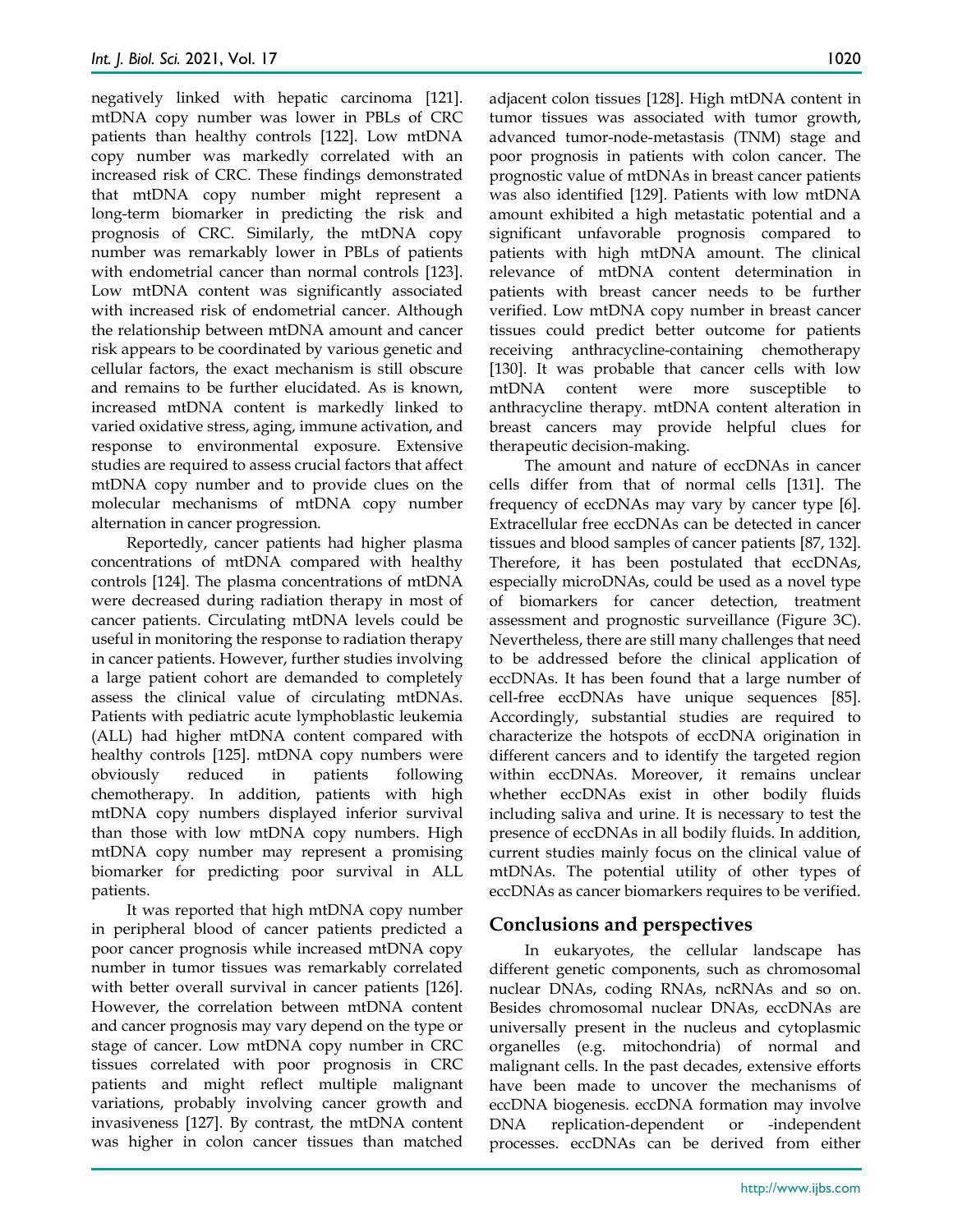repetitive or nonrepetitive chromosomal sequences. Although several models have been raised to describe the biogenesis of eccDNAs, the precise mechanism and direct proof for these models deserve further research. It is still unclear how the segments of linear chromosomes circularize. More efforts are needed to characterize the topological structure and sequence composition of eccDNAs. Little is known about the mechanisms leading to the variation of copy numbers of eccDNAs. Additional work is required to figure out whether eccDNAs have the ability to self-replicate. At present, there is no consensus standard for eccDNA analysis. Different approach used in eccDNA study may have a marked influence on analytical results. Thus, it is important to standardize the procedure of eccDNA enrichment and data analysis. Further research is necessary to detect the basis of eccDNA formation across diverse species. eccDNAs have been studied for their role in genomic plasticity, instability, evolution, mutation and carcinogenesis. However, the functional roles of eccDNAs are yet to be fully delineated. Multiple studies have focused on the gene amplification capabilities of large-sized DMs. However, the role of microDNAs in gene amplification remains unclear. The gene amplification capabilities of smaller eccDNAs should be confirmed. Furthermore, there is a lack of direct evidence supporting the contribution of smaller eccDNAs to chromosome instability. These unanswered questions warrant further investigation to strengthen our knowledge regarding eccDNA function. The turnover of eccDNAs in cells or bodily fluids needs to be studied, which will provide new insights into their functions. Since cells produce diverse eccDNAs with heterogeneous origins, the connection between eccDNAs and different physiological/pathological states of normal cells is an intriguing area of ongoing research. Existing evidence indicates that a fraction of eccDNAs reside in the nucleus and can be transcribed. eccDNAs are likely to act as active gene transcripts and gene expression modulators. Thus, it is essential to define the impact of these eccDNAs and their gene products on the phenotype of cells.

eccDNAs play a crucial role in cancer progression. eccDNAs confer an ability to amplify oncogenes and drug resistance genes. The proteins implicated in producing eccDNAs from the chromosome may serve as therapeutic targets for cancer. Therapies targeting eccDNAs may contribute to overcoming drug resistance in cancer. Nevertheless, the regulatory roles of eccDNAs in cancer pathogenesis remain to be verified. It is obscure whether eccDNAs directly regulate cancer cell proliferation, invasion and metastasis. Loss-of-functional analysis may be helpful to

elucidate the effects of eccDNA depletion on cancer development. A comprehensive landscape of eccDNAs in neuroblastoma was previously profiled [87]. eccDNAs played a vital role in cancer genome remodeling with important functional and clinical outcomes through chimeric circularization and reintegration into the genome. eccDNA-related genomic rearrangements may act as a novel mechanism responsible for cancer pathogenesis. However, a variety of eccDNAs have yet to be characterized. Circle-derived rearrangements have previously been underestimated in genome sequencing analysis. Therefore, an in-depth investigation into eccDNA-associated arrangements will expand our understanding of cancer genome remodeling and provide new insights into the epigenetic mechanisms behind cancer pathogenesis. Wu et al. [9] found the highly accessible chromatin of eccDNAs in cancer cells. It seemed that eccDNAs promoted cancer progression through increased transcription of their constituent oncogenes or alteration of their chromatin organization. The chromatin topology of eccDNAs can lead to positive selection and cellular adaptation to changing environment via accessibility to regulatory elements and transcription machinery. In comparison with their linear counterparts, eccDNAs display distinctive chromatin landscape. Thus, the chromatin structural features of eccDNAs are worthy of systematic exploration. Cancer-associated sequence characteristics of eccDNAs remain to be identified. The maintenance of the contact between genic sequences and regulatory elements form an epigenomic mechanism underlying cancer aggressiveness. A thorough understanding of eccDNA chromatin organization will shed lights on the effects of eccDNA structures on oncogene function, thus connecting eccDNA biology with cancer epigenetics.

Notably, circular DNAs hold tremendous promise as therapeutic ncRNA antagonists. Meng et al. [133] developed small circular single-stranded DNA-9 (CSSD-9). They found that CSSD-9 increased the expression of co-silenced tumor suppressor genes (*KLF17*, *CDH1* and *LASS2*) by decoying miR-9 that targeted these genes. The transfection of CSSD-9 via nanoparticles suppressed the proliferation and metastasis and favored the apoptosis of malignant cancer cells *in vitro* and *in vivo*. These results suggested that CSSD-9 might be used as therapeutic miRNA inhibitors to upregulate tumor suppressor genes and reduce tumor malignancy. Circular DNAs may be effective for sequestering miRNAs and provide a new perspective for the intervention of cancer. From a therapeutic viewpoint, an ideal ncRNA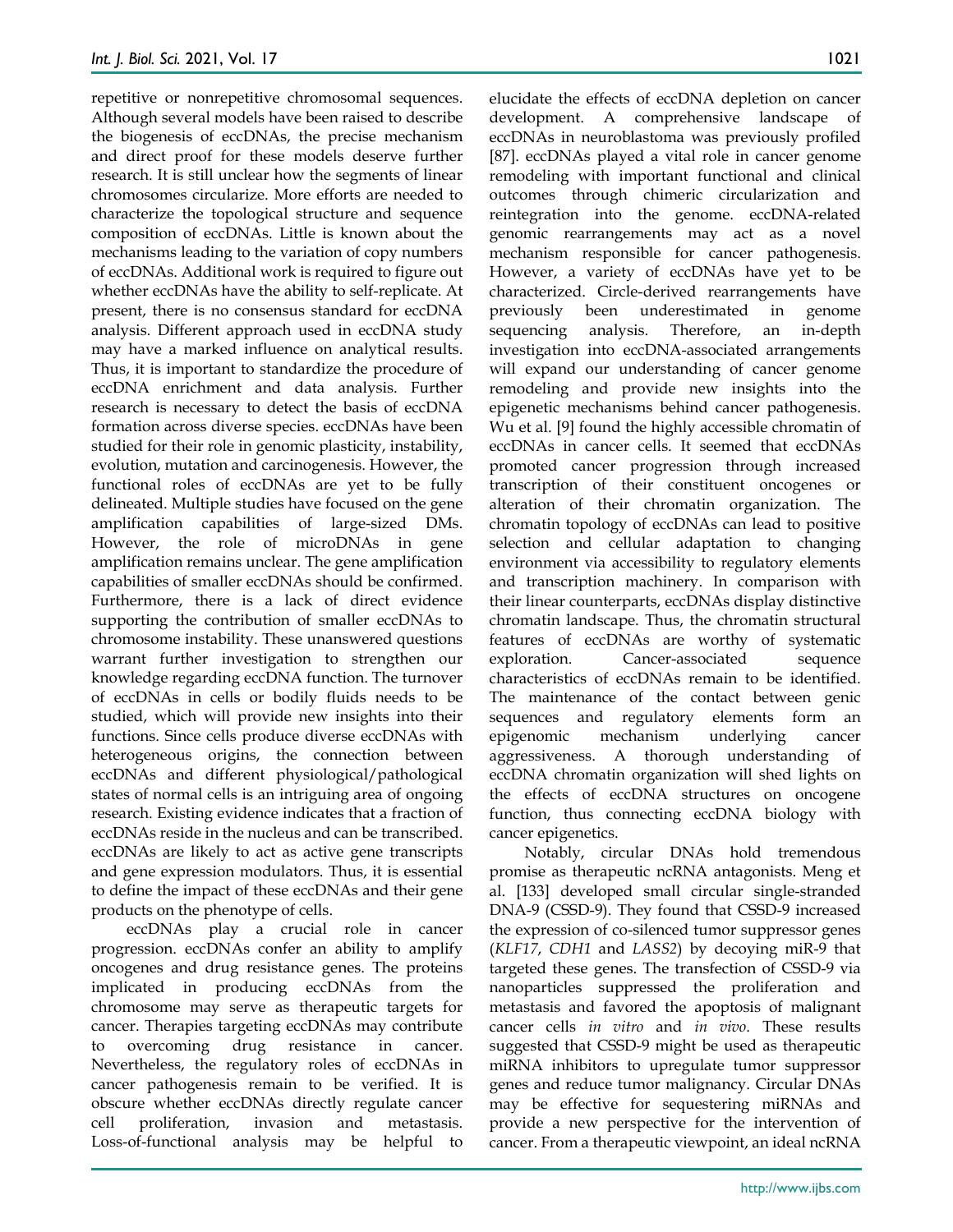interference technology should display high stability and ncRNA inhibitory activity. eccDNAs may carry the favorable feature of resistance against nuclease degradation. Nevertheless, it remains to verify whether natural eccDNAs can act as ncRNA sponges. Specific sequences involved in the interaction between eccDNAs and ncRNAs are required to be identified. The feasibility of eccDNAs toward the regulation of tumor suppressor genes or oncogenes *in vitro* and *in vivo* models warrants further exploration. In addition, substantial studies should be carried out to evaluate the effectiveness and safety of eccDNA-based anticancer therapeutics. There are several difficulties that must be addressed going forward. One of the challenges is the risk of immune stimulation. The eccDNAs may be recognized by the innate immune system of target cells. Introduction of a large quantity of eccDNAs may induce non-specific interactions owing to the activation of innate immunity. It is important to design eccDNAs which can act at a low concentration. Additionally, the utilization of efficient delivery systems may ensure that eccDNAs can be applied at the lowest concentration. The off-target effect is another challenge with eccDNA-based therapies. The off-target effect can cause the suppression of ncRNAs that should not be targeted, which may lead to deleterious consequences. The screening and design of eccDNAs must be carefully performed to avoid this issue. eccDNA-based therapeutics that allow long-lasting and steady ncRNA-trapping at a low concentration may be feasible in enhancing therapeutic efficacy with a low risk of the off-target effect.

Increasing evidence has demonstrated the potential utility of eccDNAs as a source of novel biomarkers for cancer detection and prognosis. Since eccDNAs can be detected in peripheral blood from cancer patients, cell-free eccDNAs may represent minimally invasive biomarkers for cancer. Despite the benefits of eccDNAs as potential novel biomarkers, there are several obstacles to be overcome. First, there are still many undescribed eccDNAs in cancer cells. Additional studies should be performed to screen and identify eccDNA candidates. It is believed that more and more eccDNAs will be discovered and characterized due to recent technological developments such as super-resolution microscopic method and next-generation sequencing. The difference in eccDNA contents between cancer patients and healthy controls must be ascertained. Deregulated eccDNAs may be useful in distinguishing cancer patients from healthy controls. Secondly, the approaches for eccDNA isolation, enrichment and quantification should be defined to

ensure the accuracy of analytical results. Thirdly, the potential of eccDNAs as effective biomarkers is worthy of intensive investigation. Although many studies have indicated the altered amount of eccDNAs in cancer, the diagnostic and prognostic values of eccDNAs are elusive. Therefore, more clinical studies are necessary to assess the diagnostic/ prognostic performance of eccDNAs in cancer.

In conclusion, eccDNA study is still in its infancy, and the biological role of eccDNAs in cancer pathogenesis is just starting to be illuminated. There are many areas to address in this field, such as the biogenetic process of eccDNAs and the influence of eccDNAs on cell physiology. Increased research on the functional role of eccDNAs in cancer will broaden the horizons in the field of cancer biology and open up new opportunities for cancer diagnosis and therapy.

#### **Acknowledgements**

This work was supported by the National Natural Science Foundation of China (No. 81701991) and the Applied Basic Research Program of Qingdao, China (No. 17-1-1-59-jch).

#### **Author contributions**

M.W. and K.W. conceived this article. X.C. and F.Y. collected the related papers. M.W. drew the figures and wrote the manuscript. H.D., Y.Z. and K.W. revised the manuscript. All authors read and approved the final manuscript.

## **Competing Interests**

The authors have declared that no competing interest exists.

#### **References**

- 1. Stanfield SW, Lengyel JA. Small circular DNA of Drosophila melanogaster: chromosomal homology and kinetic complexity. Proc Natl Acad Sci U S A. 1979; 76: 6142-6.
- 2. Moller HD, Parsons L, Jorgensen TS, Botstein D, Regenberg B. Extrachromosomal circular DNA is common in yeast. Proc Natl Acad Sci U S A. 2015; 112: E3114-22.
- 3. Moller HD, Mohiyuddin M, Prada-Luengo I, Sailani MR, Halling JF, Plomgaard P, et al. Circular DNA elements of chromosomal origin are common in healthy human somatic tissue. Nat Commun. 2018; 9: 1069.
- 4. Kumar P, Dillon LW, Shibata Y, Jazaeri AA, Jones DR, Dutta A. Normal and Cancerous Tissues Release Extrachromosomal Circular DNA (eccDNA) into the Circulation. Mol Cancer Res. 2017; 15: 1197-205.
- 5. Nikolaev S, Santoni F, Garieri M, Makrythanasis P, Falconnet E, Guipponi M, et al. Extrachromosomal driver mutations in glioblastoma and low-grade glioma. Nat Commun. 2014; 5: 5690.
- 6. Turner KM, Deshpande V, Beyter D, Koga T, Rusert J, Lee C, et al. Extrachromosomal oncogene amplification drives tumour evolution and genetic heterogeneity. Nature. 2017; 543: 122-5.
- 7. Morton AR, Dogan-Artun N, Faber ZJ, MacLeod G, Bartels CF, Piazza MS, et al. Functional Enhancers Shape Extrachromosomal Oncogene Amplifications. Cell. 2019; 179: 1330-41.e13.
- 8. deCarvalho AC, Kim H, Poisson LM, Winn ME, Mueller C, Cherba D, et al. Discordant inheritance of chromosomal and extrachromosomal DNA elements contributes to dynamic disease evolution in glioblastoma. Nat Genet. 2018; 50: 708-17.
- 9. Wu S, Turner KM, Nguyen N, Raviram R, Erb M, Santini J, et al. Circular ecDNA promotes accessible chromatin and high oncogene expression. Nature. 2019; 575: 699-703.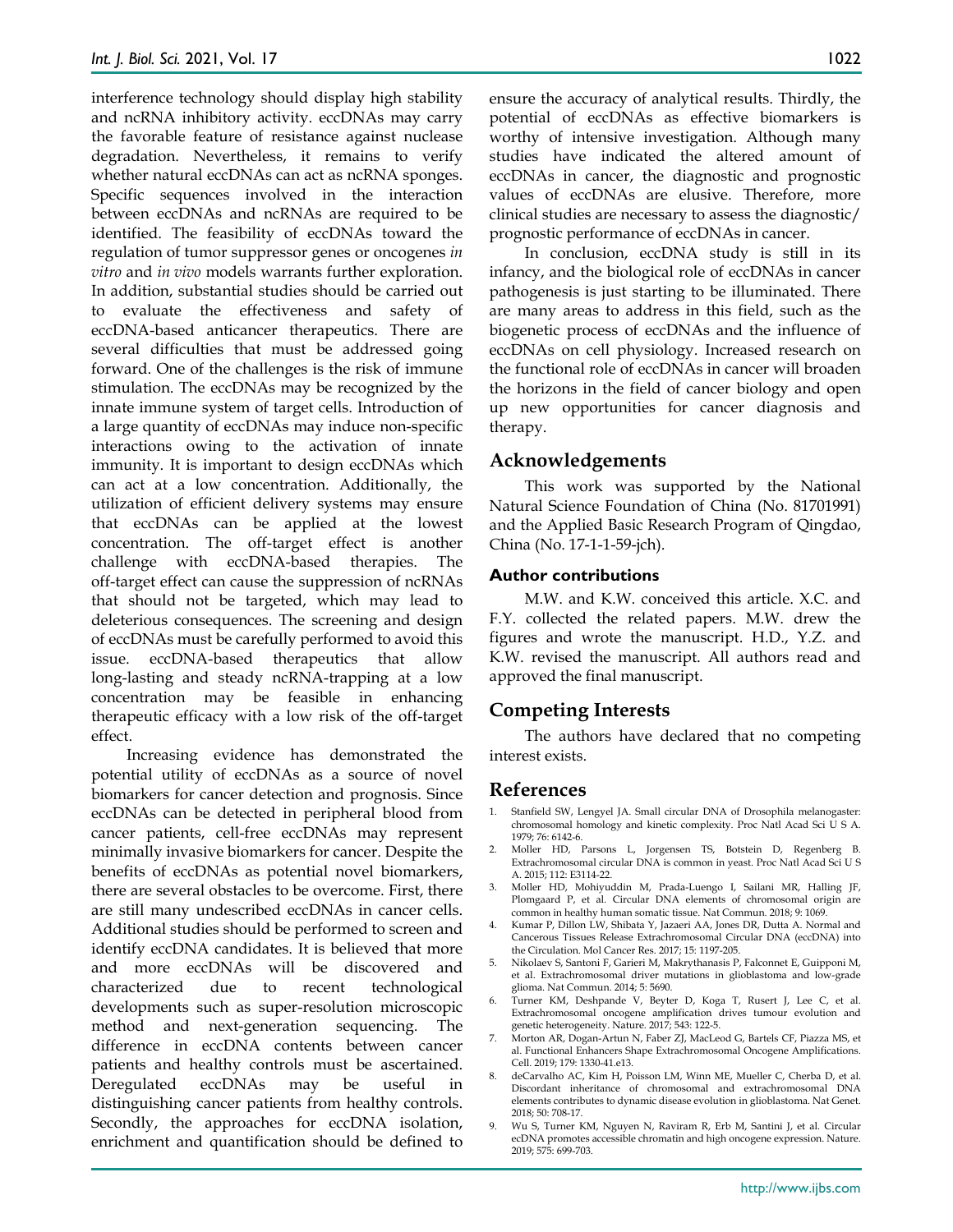- 10. Nathanson DA, Gini B, Mottahedeh J, Visnyei K, Koga T, Gomez G, et al. Targeted therapy resistance mediated by dynamic regulation of extrachromosomal mutant EGFR DNA. Science. 2014; 343: 72-6.
- 11. Bailey C, Shoura MJ, Mischel PS, Swanton C. Extrachromosomal DNArelieving heredity constraints, accelerating tumour evolution. Ann Oncol. 2020; 31: 884-93.
- 12. Moller HD, Bojsen RK, Tachibana C, Parsons L, Botstein D, Regenberg B. Genome-wide Purification of Extrachromosomal Circular DNA from Eukaryotic Cells. J Vis Exp. 2016: e54239.
- 13. Koo DH, Molin WT, Saski CA, Jiang J, Putta K, Jugulam M, et al. Extrachromosomal circular DNA-based amplification and transmission of herbicide resistance in crop weed Amaranthus palmeri. Proc Natl Acad Sci U S A. 2018; 115: 3332-7.
- 14. Shibata Y, Kumar P, Layer R, Willcox S, Gagan JR, Griffith JD, et al. Extrachromosomal microDNAs and chromosomal microdeletions in normal tissues. Science. 2012; 336: 82-6.
- 15. Kuttler F, Mai S. Formation of non-random extrachromosomal elements during development, differentiation and oncogenesis. Semin Cancer Biol. 2007; 17: 56-64.
- 16. Cohen S, Mechali M. A novel cell-free system reveals a mechanism of circular DNA formation from tandem repeats. Nucleic Acids Res. 2001; 29: 2542-8.
- 17. Cohen S, Yacobi K, Segal D. Extrachromosomal circular DNA of tandemly repeated genomic sequences in Drosophila. Genome Res. 2003; 13: 1133-45.
- 18. Cohen S, Houben A, Segal D. Extrachromosomal circular DNA derived from tandemly repeated genomic sequences in plants. Plant J. 2008; 53: 1027-34.
- 19. van Loon N, Miller D, Murnane JP. Formation of extrachromosomal circular DNA in HeLa cells by nonhomologous recombination. Nucleic Acids Res. 1994; 22: 2447-52.
- 20. Sunnerhagen P, Sjoberg RM, Karlsson AL, Lundh L, Bjursell G. Molecular cloning and characterization of small polydisperse circular DNA from mouse 3T6 cells. Nucleic Acids Res. 1986; 14: 7823-38.
- 21. Demeke MM, Foulquie-Moreno MR, Dumortier F, Thevelein JM. Rapid evolution of recombinant Saccharomyces cerevisiae for Xylose fermentation through formation of extra-chromosomal circular DNA. PLoS Genet. 2015; 11: e1005010.
- 22. Zhu J, Yu Y, Meng X, Fan Y, Zhang Y, Zhou C, et al. De novo-generated small palindromes are characteristic of amplicon boundary junction of double minutes. Int J Cancer. 2013; 133: 797-806.
- 23. Dillon LW, Kumar P, Shibata Y, Wang YH, Willcox S, Griffith JD, et al. Production of Extrachromosomal MicroDNAs Is Linked to Mismatch Repair Pathways and Transcriptional Activity. Cell Rep. 2015; 11: 1749-59.
- 24. Hotta Y, Bassel A. Molecular Size and Circularity of DNA in Cells of Mammals and Higher Plants. Proc Natl Acad Sci U S A. 1965; 53: 356-62.
- 25. Cox D, Yuncken C, Spriggs AI. Minute Chromatin Bodies in Malignant Tumours of Childhood. Lancet. 1965; 1: 55-8.
- 26. Garsed DW, Marshall OJ, Corbin VD, Hsu A, Di Stefano L, Schroder J, et al. The architecture and evolution of cancer neochromosomes. Cancer Cell. 2014; 26: 653-67.
- 27. Radloff R, Bauer W, Vinograd J. A dye-buoyant-density method for the detection and isolation of closed circular duplex DNA: the closed circular DNA in HeLa cells. Proc Natl Acad Sci U S A. 1967; 57: 1514-21.
- 28. Smith CA, Vinograd J. Small polydisperse circular DNA of HeLa cells. J Mol Biol. 1972; 69: 163-78.
- 29. Bertelsen AH, Humayun MZ, Karfopoulos SG, Rush MG. Molecular characterization of small polydisperse circular deoxyribonucleic acid from an African green monkey cell line. Biochemistry. 1982; 21: 2076-85.
- 30. Sunnerhagen P, Sjoberg RM, Bjursell G. Increase of extrachromosomal circular DNA in mouse 3T6 cells on perturbation of DNA synthesis: implications for gene amplification. Somat Cell Mol Genet. 1989; 15: 61-70.
- 31. Cohen S, Menut S, Mechali M. Regulated formation of extrachromosomal circular DNA molecules during development in Xenopus laevis. Mol Cell Biol. 1999; 19: 6682-9.
- 32. Kunisada T, Yamagishi H, Ogita Z, Kirakawa T, Mitsui Y. Appearance of extrachromosomal circular DNAs during *in vivo* and *in vitro* ageing of mammalian cells. Mech Ageing Dev. 1985; 29: 89-99.
- 33. Cohen S, Lavi S. Induction of circles of heterogeneous sizes in carcinogen-treated cells: two-dimensional gel analysis of circular DNA molecules. Mol Cell Biol. 1996; 16: 2002-14.
- 34. Cohen S, Regev A, Lavi S. Small polydispersed circular DNA (spcDNA) in human cells: association with genomic instability. Oncogene. 1997; 14: 977-85.
- 35. Shoura MJ, Gabdank I, Hansen L, Merker J, Gotlib J, Levene SD, et al. Intricate and Cell Type-Specific Populations of Endogenous Circular DNA (eccDNA) in Caenorhabditis elegans and Homo sapiens. G3 (Bethesda). 2017; 7: 3295-303.
- 36. Cohen Z, Bacharach E, Lavi S. Mouse major satellite DNA is prone to eccDNA formation via DNA Ligase IV-dependent pathway. Oncogene. 2006; 25: 4515-24.
- 37. Cohen S, Mechali M. Formation of extrachromosomal circles from telomeric DNA in Xenopus laevis. EMBO Rep. 2002; 3: 1168-74.
- Cohen Z, Lavi S. Replication independent formation of extrachromosomal circular DNA in mammalian cell-free system. PLoS One. 2009; 4: e6126.
- 39. Barr FG, Nauta LE, Davis RJ, Schafer BW, Nycum LM, Biegel JA. *In vivo* amplification of the PAX3-FKHR and PAX7-FKHR fusion genes in alveolar rhabdomyosarcoma. Hum Mol Genet. 1996; 5: 15-21.
- 40. Rodley P, McDonald M, Price B, Fright R, Morris C. Comparative genomic hybridization reveals previously undescribed amplifications and deletions in

the chronic myeloid leukemia-derived K-562 cell line. Genes Chromosomes Cancer. 1997; 19: 36-42.

- 41. Van Roy N, Vandesompele J, Menten B, Nilsson H, De Smet E, Rocchi M, et al. Translocation-excision-deletion-amplification mechanism leading nonsyntenic coamplification of MYC and ATBF1. Genes Chromosomes Cancer. 2006; 45: 107-17.
- 42. Notta F, Chan-Seng-Yue M, Lemire M, Li Y, Wilson GW, Connor AA, et al. A renewed model of pancreatic cancer evolution based on genomic rearrangement patterns. Nature. 2016; 538: 378-82.
- 43. Molenaar JJ, Koster J, Zwijnenburg DA, van Sluis P, Valentijn LJ, van der Ploeg I, et al. Sequencing of neuroblastoma identifies chromothripsis and defects in neuritogenesis genes. Nature. 2012; 483: 589-93.
- 44. Rausch T, Jones DT, Zapatka M, Stutz AM, Zichner T, Weischenfeldt J, et al. Genome sequencing of pediatric medulloblastoma links catastrophic DNA rearrangements with TP53 mutations. Cell. 2012; 148: 59-71.
- 45. Maher CA, Wilson RK. Chromothripsis and human disease: piecing together the shattering process. Cell. 2012; 148: 29-32.
- 46. Korbel JO, Campbell PJ. Criteria for inference of chromothripsis in cancer genomes. Cell. 2013; 152: 1226-36.
- 47. Zhang CZ, Spektor A, Cornils H, Francis JM, Jackson EK, Liu S, et al. Chromothripsis from DNA damage in micronuclei. Nature. 2015; 522: 179-84.
- 48. Stephens PJ, Greenman CD, Fu B, Yang F, Bignell GR, Mudie LJ, et al. Massive genomic rearrangement acquired in a single catastrophic event during cancer development. Cell. 2011; 144: 27-40.
- 49. Mc CB. Chromosome organization and genic expression. Cold Spring Harb Symp Quant Biol. 1951; 16: 13-47.
- 50. Vukovic B, Beheshti B, Park P, Lim G, Bayani J, Zielenska M, et al. Correlating breakage-fusion-bridge events with the overall chromosomal instability and *in vitro* karyotype evolution in prostate cancer. Cytogenet Genome Res. 2007; 116: 1-11.
- 51. Zakov S, Kinsella M, Bafna V. An algorithmic approach for breakage-fusionbridge detection in tumor genomes. Proc Natl Acad Sci U S A. 2013; 110: 5546-51.
- 52. Murnane JP, Sabatier L. Chromosome rearrangements resulting from telomere dysfunction and their role in cancer. Bioessays. 2004; 26: 1164-74.
- 53. Carroll SM, Gaudray P, De Rose ML, Emery JF, Meinkoth JL, Nakkim E, et al. Characterization of an episome produced in hamster cells that amplify a transfected CAD gene at high frequency: functional evidence for a mammalian replication origin. Mol Cell Biol. 1987; 7: 1740-50.
- 54. Carroll SM, DeRose ML, Gaudray P, Moore CM, Needham-Vandevanter DR, Von Hoff DD, et al. Double minute chromosomes can be produced from precursors derived from a chromosomal deletion. Mol Cell Biol. 1988; 8: 1525-33.
- 55. Storlazzi CT, Fioretos T, Surace C, Lonoce A, Mastrorilli A, Strombeck B, et al. MYC-containing double minutes in hematologic malignancies: evidence in favor of the episome model and exclusion of MYC as the target gene. Hum Mol Genet. 2006; 15: 933-42.
- 56. Storlazzi CT, Lonoce A, Guastadisegni MC, Trombetta D, D'Addabbo P, Daniele G, et al. Gene amplification as double minutes or homogeneously staining regions in solid tumors: origin and structure. Genome Res. 2010; 20: 1198-206.
- 57. Mehanna P, Gagne V, Lajoie M, Spinella JF, St-Onge P, Sinnett D, et al. Characterization of the microDNA through the response to chemotherapeutics in lymphoblastoid cell lines. PLoS One. 2017; 12: e0184365.
- 58. Collins LV, Hajizadeh S, Holme E, Jonsson IM, Tarkowski A. Endogenously oxidized mitochondrial DNA induces *in vivo* and *in vitro* inflammatory responses. J Leukoc Biol. 2004; 75: 995-1000.
- 59. Zhang Q, Raoof M, Chen Y, Sumi Y, Sursal T, Junger W, et al. Circulating mitochondrial DAMPs cause inflammatory responses to injury. Nature. 2010; 464: 104-7.
- 60. Zhang Q, Itagaki K, Hauser CJ. Mitochondrial DNA is released by shock and activates neutrophils via p38 map kinase. Shock. 2010; 34: 55-9.
- 61. Marques PE, Amaral SS, Pires DA, Nogueira LL, Soriani FM, Lima BH, et al. Chemokines and mitochondrial products activate neutrophils to amplify organ injury during mouse acute liver failure. Hepatology. 2012; 56: 1971-82.
- 62. McCarthy CG, Wenceslau CF, Goulopoulou S, Ogbi S, Baban B, Sullivan JC, et al. Circulating mitochondrial DNA and Toll-like receptor 9 are associated with vascular dysfunction in spontaneously hypertensive rats. Cardiovasc Res. 2015; 107: 119-30.
- 63. White MJ, McArthur K, Metcalf D, Lane RM, Cambier JC, Herold MJ, et al. Apoptotic caspases suppress mtDNA-induced STING-mediated type I IFN production. Cell. 2014; 159: 1549-62.
- 64. Rongvaux A, Jackson R, Harman CC, Li T, West AP, de Zoete MR, et al. Apoptotic caspases prevent the induction of type I interferons by mitochondrial DNA. Cell. 2014; 159: 1563-77.
- 65. Tsilioni I, Theoharides TC. Extracellular vesicles are increased in the serum of children with autism spectrum disorder, contain mitochondrial DNA, and stimulate human microglia to secrete IL-1beta. J Neuroinflammation. 2018; 15: 239.
- 66. Soltesz B, Urbancsek R, Pos O, Hajas O, Forgacs IN, Szilagyi E, et al. Quantification of peripheral whole blood, cell-free plasma and exosome encapsulated mitochondrial DNA copy numbers in patients with atrial fibrillation. J Biotechnol. 2019; 299: 66-71.
- Sansone P, Savini C, Kurelac I, Chang Q, Amato LB, Strillacci A, et al. Packaging and transfer of mitochondrial DNA via exosomes regulate escape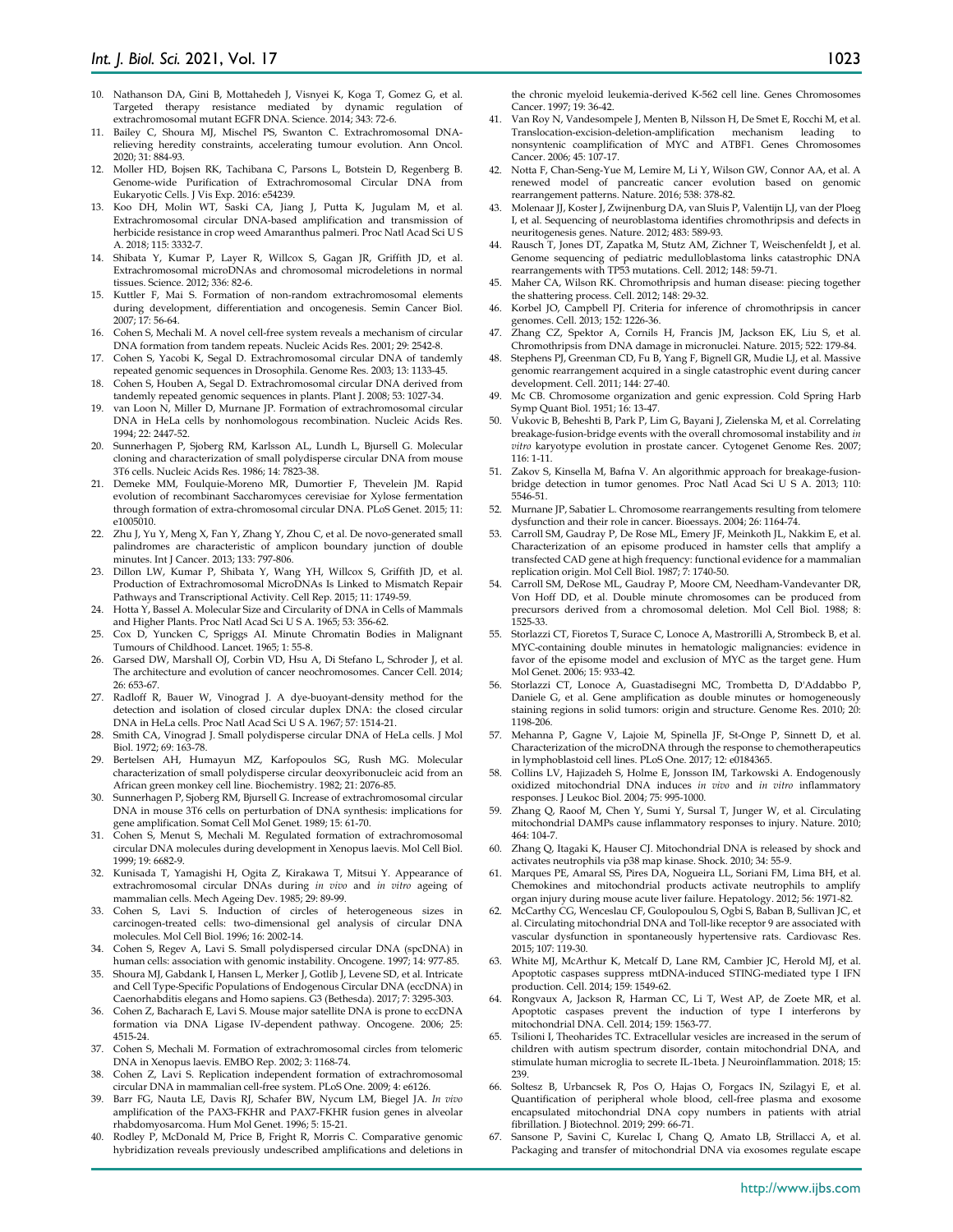from dormancy in hormonal therapy-resistant breast cancer. Proc Natl Acad Sci U S A. 2017; 114: E9066-E75.

- 68. Gresham D, Usaite R, Germann SM, Lisby M, Botstein D, Regenberg B. Adaptation to diverse nitrogen-limited environments by deletion or extrachromosomal element formation of the GAP1 locus. Proc Natl Acad Sci U S A. 2010; 107: 18551-6.
- 69. Durkin K, Coppieters W, Drogemuller C, Ahariz N, Cambisano N, Druet T, et al. Serial translocation by means of circular intermediates underlies colour sidedness in cattle. Nature. 2012; 482: 81-4.
- 70. Libuda DE, Winston F. Amplification of histone genes by circular chromosome formation in Saccharomyces cerevisiae. Nature. 2006; 443: 1003-7.
- 71. Hull RM, Houseley J. The adaptive potential of circular DNA accumulation in ageing cells. Curr Genet. 2020; 66: 889-94.
- Sinclair DA, Guarente L. Extrachromosomal rDNA circles--a cause of aging in yeast. Cell. 1997; 91: 1033-42.
- 73. Hull RM, King M, Pizza G, Krueger F, Vergara X, Houseley J. Transcription-induced formation of extrachromosomal DNA during yeast ageing. PLoS Biol. 2019; 17: e3000471.
- 74. Greenwood SJ, Schnare MN, Cook JR, Gray MW. Analysis of intergenic spacer transcripts suggests 'read-around' transcription of the extrachromosomal circular rDNA in Euglena gracilis. Nucleic Acids Res. 2001; 29: 2191-8.
- 75. Paulsen T, Shibata Y, Kumar P, Dillon L, Dutta A. Small extrachromosomal circular DNAs, microDNA, produce short regulatory RNAs that suppress gene expression independent of canonical promoters. Nucleic Acids Res. 2019; 47: 4586-96.
- 76. Yerlici VT, Lu MW, Hoge CR, Miller RV, Neme R, Khurana JS, et al. Programmed genome rearrangements in Oxytricha produce transcriptionally active extrachromosomal circular DNA. Nucleic Acids Res. 2019; 47: 9741-60.
- Pickett HA, Cesare AJ, Johnston RL, Neumann AA, Reddel RR. Control of telomere length by a trimming mechanism that involves generation of t-circles. EMBO J. 2009; 28: 799-809.
- 78. Bryan TM, Englezou A, Gupta J, Bacchetti S, Reddel RR. Telomere elongation in immortal human cells without detectable telomerase activity. EMBO J. 1995; 14: 4240-8.
- 79. Yeager TR, Neumann AA, Englezou A, Huschtscha LI, Noble JR, Reddel RR. Telomerase-negative immortalized human cells contain a novel type of promyelocytic leukemia (PML) body. Cancer Res. 1999; 59: 4175-9.
- 80. Fasching CL, Neumann AA, Muntoni A, Yeager TR, Reddel RR. DNA damage induces alternative lengthening of telomeres (ALT) associated promyelocytic leukemia bodies that preferentially associate with linear telomeric DNA. Cancer Res. 2007; 67: 7072-7.
- 81. Cesare AJ, Griffith JD. Telomeric DNA in ALT cells is characterized by free telomeric circles and heterogeneous t-loops. Mol Cell Biol. 2004; 24: 9948-57.
- 82. Oganesian L, Karlseder J. Mammalian 5' C-rich telomeric overhangs are a mark of recombination-dependent telomere maintenance. Mol Cell. 2011; 42: 224-36.
- 83. Plantinga MJ, Pascarelli KM, Merkel AS, Lazar AJ, von Mehren M, Lev D, et al. Telomerase suppresses formation of ALT-associated single-stranded telomeric C-circles. Mol Cancer Res. 2013; 11: 557-67.
- 84. Sin STK, Jiang P, Deng J, Ji L, Cheng SH, Dutta A, et al. Identification and characterization of extrachromosomal circular DNA in maternal plasma. Proc Natl Acad Sci U S A. 2020; 117: 1658-65.
- 85. Zhu J, Zhang F, Du M, Zhang P, Fu S, Wang L. Molecular characterization of cell-free eccDNAs in human plasma. Sci Rep. 2017; 7: 10968.
- 86. Kumar P, Kiran S, Saha S, Su Z, Paulsen T, Chatrath A, et al. ATAC-seq identifies thousands of extrachromosomal circular DNA in cancer and cell lines. Sci Adv. 2020; 6: eaba2489.
- 87. Koche RP, Rodriguez-Fos E, Helmsauer K, Burkert M, MacArthur IC, Maag J, et al. Extrachromosomal circular DNA drives oncogenic genome remodeling in neuroblastoma. Nat Genet. 2020; 52: 29-34.
- Sen S, Rani S, Freireich EJ, Hewitt R, Stass SA. Detection of extrachromosomal circular DNA sequences from tumor cells by an alkaline lysis, Alu-polymerase chain reaction technique. Mol Carcinog. 1992; 5: 107-10.
- Schmidt H, Taubert H, Lange H, Kriese K, Schmitt WD, Hoffmann S, et al. Small polydispersed circular DNA contains strains of mobile genetic elements and occurs more frequently in permanent cell lines of malignant tumors than in normal lymphocytes. Oncol Rep. 2009; 22: 393-400.
- 90. VanDevanter DR, Piaskowski VD, Casper JT, Douglass EC, Von Hoff DD. Ability of circular extrachromosomal DNA molecules to carry amplified MYCN proto-oncogenes in human neuroblastomas *in vivo*. J Natl Cancer Inst. 1990; 82: 1815-21.
- 91. Dolf G, Meyn RE, Curley D, Prather N, Story MD, Boman BM, et al. Extrachromosomal amplification of the epidermal growth factor receptor gene in a human colon carcinoma cell line. Genes Chromosomes Cancer. 1991; 3: 48-54.
- 92. Vogt N, Lefevre SH, Apiou F, Dutrillaux AM, Cor A, Leuraud P, et al. Molecular structure of double-minute chromosomes bearing amplified copies of the epidermal growth factor receptor gene in gliomas. Proc Natl Acad Sci U S A. 2004; 101: 11368-73.
- 93. Von Hoff DD, Needham-VanDevanter DR, Yucel J, Windle BE, Wahl GM. Amplified human MYC oncogenes localized to replicating submicroscopic circular DNA molecules. Proc Natl Acad Sci U S A. 1988; 85: 4804-8.
- 94. Du N, Bao W, Zhang K, Lu X, Crew R, Wang X, et al. Cytogenetic characterization of the malignant primitive neuroectodermal SK-PN-DW tumor cell line. BMC Cancer. 2019; 19: 412.
- 95. A LA, Tolomeo D, Cifola I, Severgnini M, Turchiano A, Augello B, et al. MYC-containing amplicons in acute myeloid leukemia: genomic structures, evolution, and transcriptional consequences. Leukemia. 2018; 32: 2152-66.
- 96. Xu K, Ding L, Chang TC, Shao Y, Chiang J, Mulder H, et al. Structure and evolution of double minutes in diagnosis and relapse brain tumors. Acta Neuropathol. 2019; 137: 123-37.
- 97. Del Rey J, Prat E, Ponsa I, Lloreta J, Gelabert A, Algaba F, et al. Centrosome clustering and cyclin D1 gene amplification in double minutes are common events in chromosomal unstable bladder tumors. BMC Cancer. 2010; 10: 280.
- 98. Bao Y, Liu J, You J, Wu D, Yu Y, Liu C, et al. Met promotes the formation of double minute chromosomes induced by Sei-1 in NIH-3T3 murine fibroblasts. Oncotarget. 2016; 7: 56664-75.
- 99. Guan XY, Fung JM, Ma NF, Lau SH, Tai LS, Xie D, et al. Oncogenic role of eIF-5A2 in the development of ovarian cancer. Cancer Res. 2004; 64: 4197-200.
- 100. Wu N, Wei J, Wang Y, Yan J, Qin Y, Tong D, et al. Ribosomal L22-like1 (RPL22L1) Promotes Ovarian Cancer Metastasis by Inducing (RPL22L1) Promotes Ovarian Cancer Metastasis by Epithelial-to-Mesenchymal Transition. PLoS One. 2015; 10: e0143659.
- 101. Yu L, Zhao Y, Quan C, Ji W, Zhu J, Huang Y, et al. Gemcitabine eliminates double minute chromosomes from human ovarian cancer cells. PLoS One. 2013; 8: e71988.
- 102. Ji W, Bian Z, Yu Y, Yuan C, Liu Y, Yu L, et al. Expulsion of micronuclei containing amplified genes contributes to a decrease in double minute chromosomes from malignant tumor cells. Int J Cancer. 2014; 134: 1279-88.
- 103. Von Hoff DD, Forseth B, Clare CN, Hansen KL, VanDevanter D. Double minutes arise from circular extrachromosomal DNA intermediates which integrate into chromosomal sites in human HL-60 leukemia cells. J Clin Invest. 1990; 85: 1887-95.
- 104. Koduru P, Chen W, Haley B, Ho K, Oliver D, Wilson K. Cytogenomic characterization of double minute heterogeneity in therapy related acute myeloid leukemia. Cancer Genet. 2019; 238: 69-75.
- 105. Huh YO, Tang G, Talwalkar SS, Khoury JD, Ohanian M, Bueso-Ramos CE, et al. Double minute chromosomes in acute myeloid leukemia, myelodysplastic syndromes, and chronic myelomonocytic leukemia are associated with micronuclei, MYC or MLL amplification, and complex karyotype. Cancer Genet. 2016; 209: 313-20.
- 106. Curt GA, Carney DN, Cowan KH, Jolivet J, Bailey BD, Drake JC, et al. Unstable methotrexate resistance in human small-cell carcinoma associated with double minute chromosomes. N Engl J Med. 1983; 308: 199-202.
- 107. Cai M, Zhang H, Hou L, Gao W, Song Y, Cui X, et al. Inhibiting homologous recombination decreases extrachromosomal amplification but has no effect on intrachromosomal amplification in methotrexate-resistant colon cancer cells. Int J Cancer. 2019; 144: 1037-48.
- 108. Meng X, Qi X, Guo H, Cai M, Li C, Zhu J, et al. Novel role for non-homologous end joining in the formation of double minutes in methotrexate-resistant colon cancer cells. J Med Genet. 2015; 52: 135-44.
- 109. Sanborn JZ, Salama SR, Grifford M, Brennan CW, Mikkelsen T, Jhanwar S, et al. Double minute chromosomes in glioblastoma multiforme are revealed by precise reconstruction of oncogenic amplicons. Cancer Res. 2013; 73: 6036-45.
- 110. Brennan CW, Verhaak RG, McKenna A, Campos B, Noushmehr H, Salama SR, et al. The somatic genomic landscape of glioblastoma. Cell. 2013; 155: 462-77.
- 111. Mou JJ, Peng J, Shi YY, Li N, Wang Y, Ke Y, et al. Mitochondrial DNA content reduction induces aerobic glycolysis and reversible resistance to drug-induced apoptosis in SW480 colorectal cancer cells. Biomed Pharmacother. 2018; 103: 729-37.
- 112. Ruiz JC, Choi KH, von Hoff DD, Roninson IB, Wahl GM. Autonomously replicating episomes contain mdr1 genes in a multidrug-resistant human cell line. Mol Cell Biol. 1989; 9: 109-15.
- 113. Schoenlein PV, Shen DW, Barrett JT, Pastan I, Gottesman MM. Double minute chromosomes carrying the human multidrug resistance 1 and 2 genes are generated from the dimerization of submicroscopic circular DNAs in colchicine-selected KB carcinoma cells. Mol Biol Cell. 1992; 3: 507-20.
- 114. Sanchez AM, Barrett JT, Schoenlein PV. Fractionated ionizing radiation accelerates loss of amplified MDR1 genes harbored by extrachromosomal DNA in tumor cells. Cancer Res. 1998; 58: 3845-54.
- 115. Sozzi G, Conte D, Leon M, Ciricione R, Roz L, Ratcliffe C, et al. Quantification of free circulating DNA as a diagnostic marker in lung cancer. J Clin Oncol. 2003; 21: 3902-8.
- 116. Zhou W, Zhu M, Gui M, Huang L, Long Z, Wang L, et al. Peripheral blood mitochondrial DNA copy number is associated with prostate cancer risk and tumor burden. PLoS One. 2014; 9: e109470.
- 117. Tu H, Gu J, Meng QH, Kim J, Davis JW, He Y, et al. Mitochondrial DNA copy number in peripheral blood leukocytes and the aggressiveness of localized prostate cancer. Oncotarget. 2015; 6: 41988-96.
- 118. Shen J, Wan J, Song R, Zhao H. Peripheral blood mitochondrial DNA copy number, length heteroplasmy and breast cancer risk: a replication study. Carcinogenesis. 2015; 36: 1307-13.
- 119. Pasha HA, Rezk NA, Riad MA. Circulating Cell Free Nuclear DNA, Mitochondrial DNA and Global DNA Methylation: Potential Noninvasive Biomarkers for Breast Cancer Diagnosis. Cancer Invest. 2019; 37: 432-9.
- 120. Keseru JS, Soltesz B, Lukacs J, Marton E, Szilagyi-Bonizs M, Penyige A, et al. Detection of cell-free, exosomal and whole blood mitochondrial DNA copy